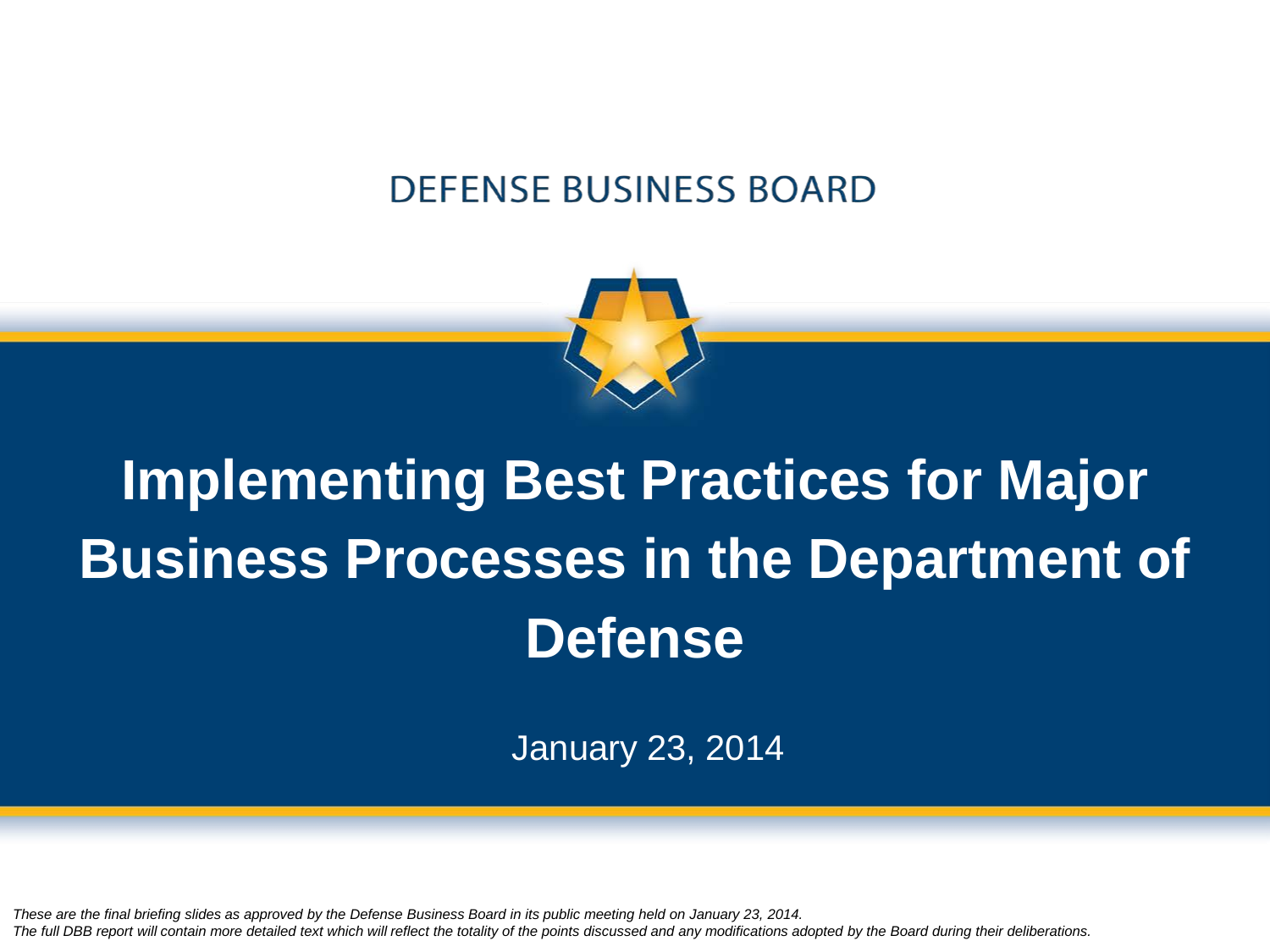# **Agenda**

- **Terms of Reference Overview**
- Approach
- Influences on the DoD Environment
	- Trends
- Major Business Issues Challenging DoD
	- Financial Management
	- Logistics and Supply Chain Management
	- Human Capital Management
- **Closing Remarks**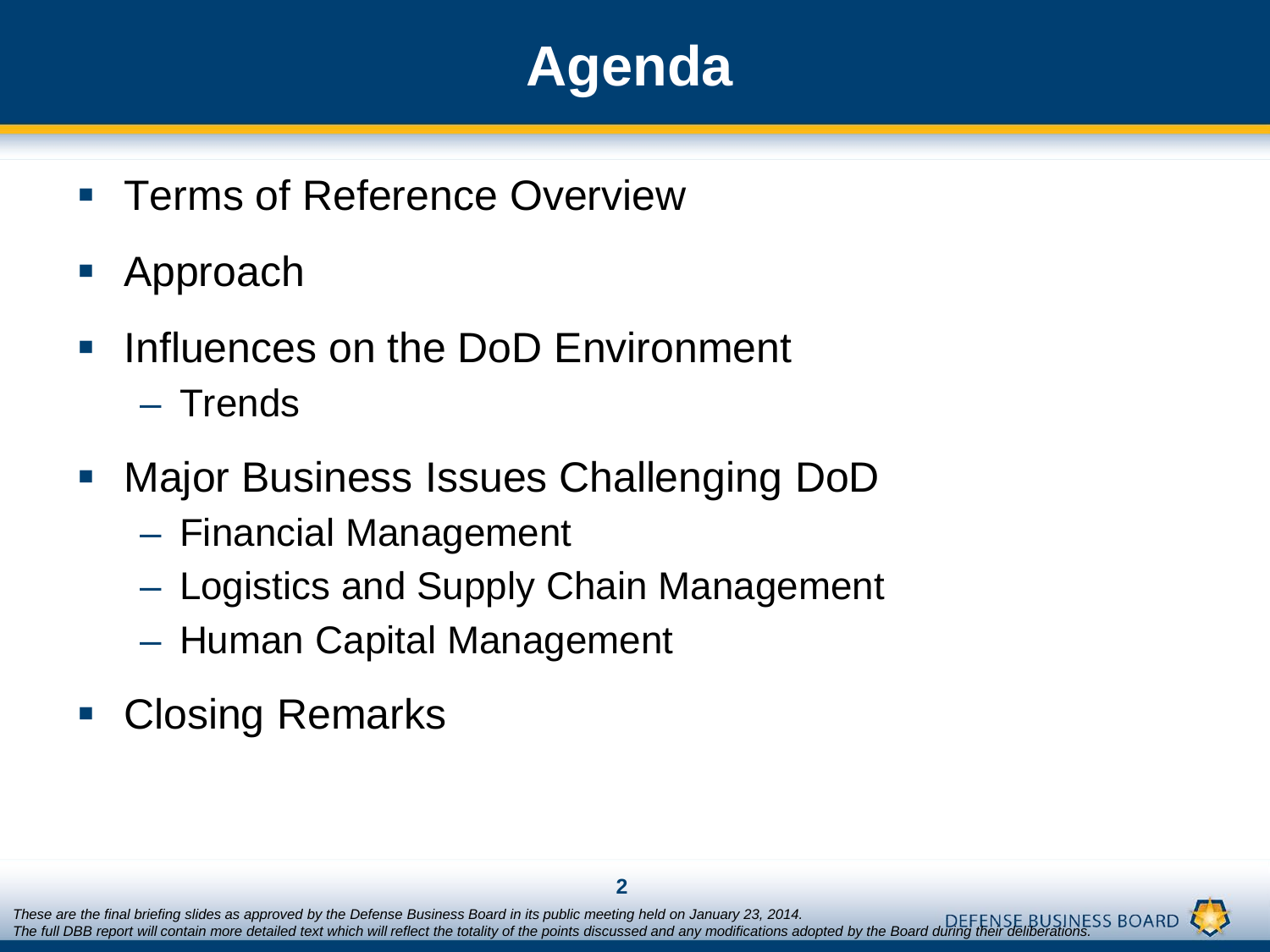# **Terms of Reference Overview**

- Address trends that will affect DoD during the period of the next Quadrennial Defense Review (QDR), 2014- 2018
- **If Identify and assess the major business issues that the** Department will likely face through the period of the next QDR
	- 1. What are the major business issues that the Department should consider?
	- 2. How will these issues impact the Department?
	- 3. Are there any existing, cost-effective measures that the Department can implement to mitigate these issues?
	- 4. What successful private sector processes, practices, and techniques can DoD use to address these issues?
	- 5. How can the Department best implement these processes, practices, and techniques?

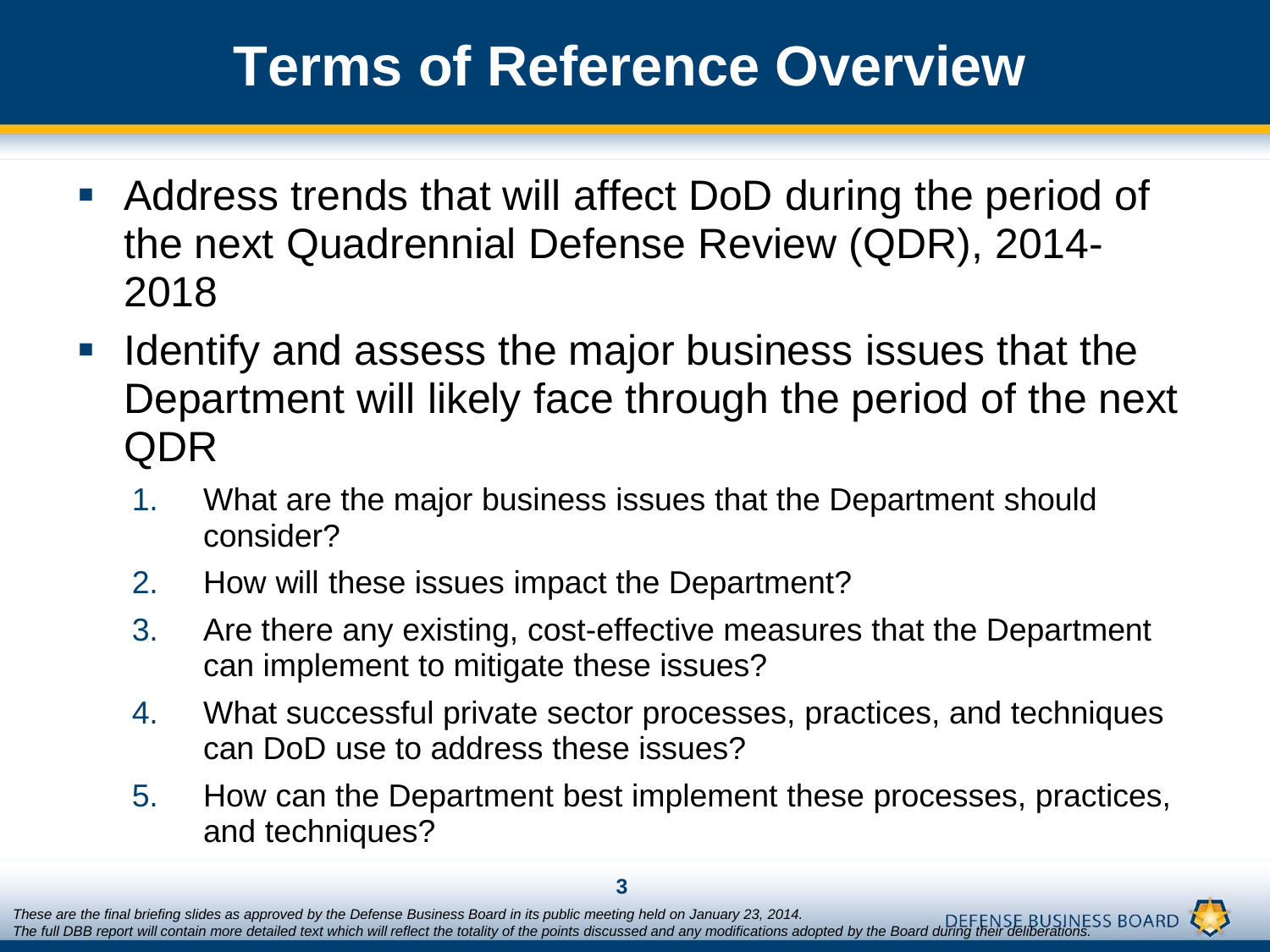# **Approach**

- Review past DoD QDR reports
- Review relevant DoD "business operations" activities
- Interviewed 30+ private industry and current/recent DoD senior military and civilian leaders on DoD "business operations" and QDR development process\*
- Research "best business practices" industry, academia, think tanks, DoD, and Congressional agencies (GAO, CRS, CBO)
- Identify best business practices and processes

Note: DoD delays and furloughs have impacted the timeliness of this study as it applies to the QDR 2014 report

\* Note: Appendix lists officials interviewed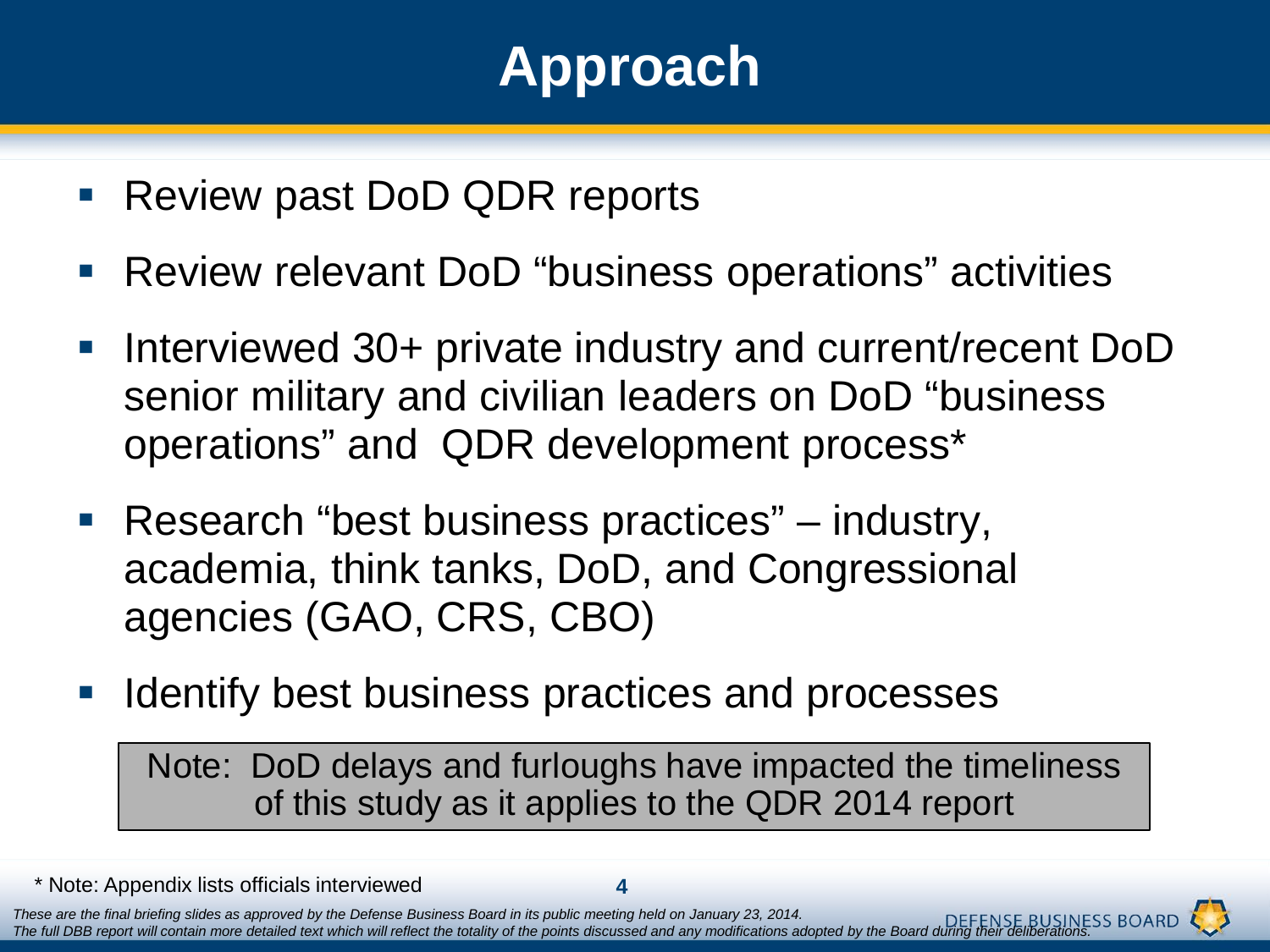# **Major Trends**

**Defense Budgets following OEF/OIF will mirror past major conflicts drawdowns** 

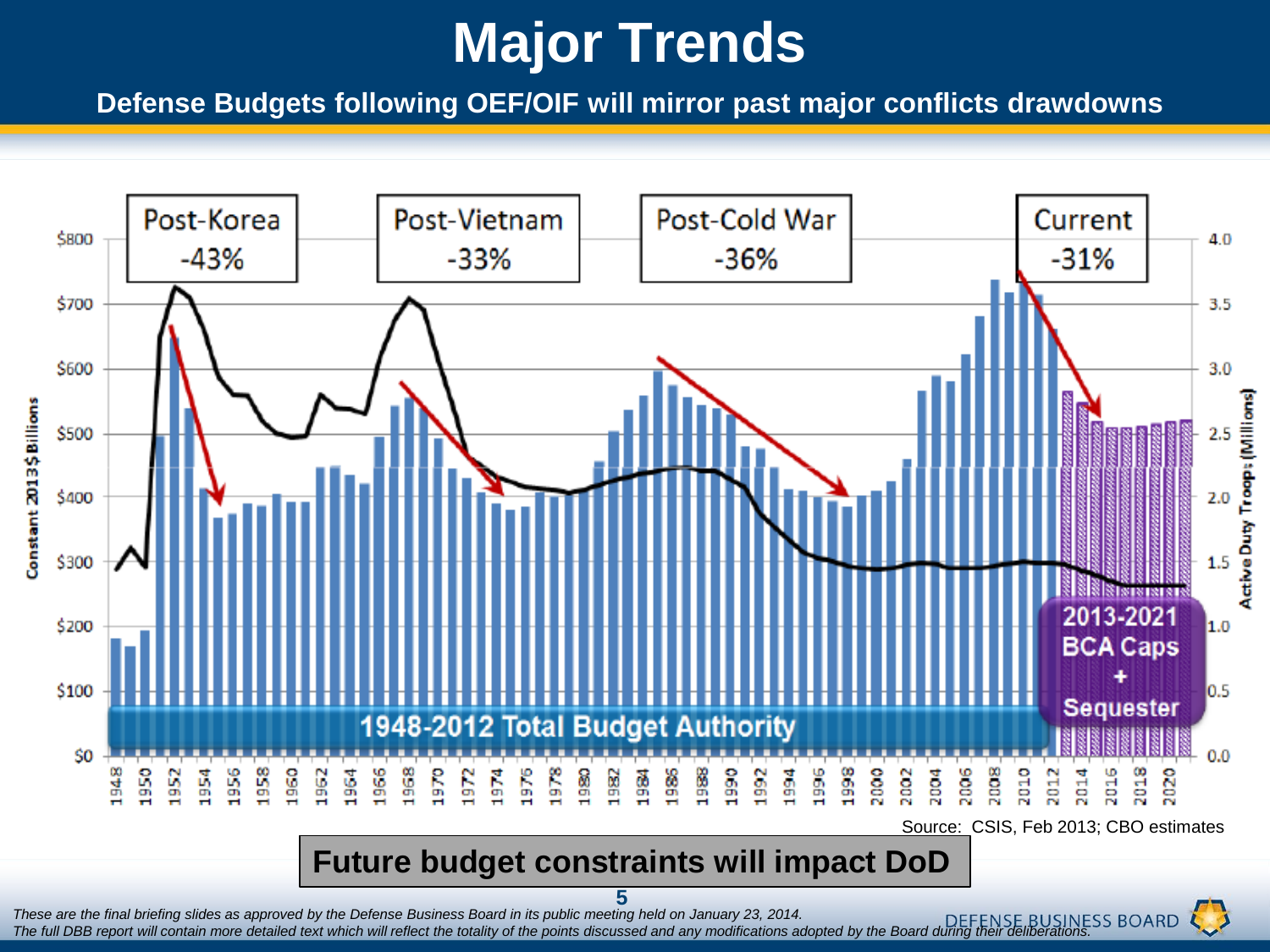### **Major Trends Debt is the Driving Factor**

- Defense budgets will continue to decline with or without sequestration
- Defense missions continue: drawdown occurring in a more dangerous and uncertain world
- **Interest costs will exceed** defense spending by FY19
- Business dimension of DoD is critical element in addressing this problem

#### **Debt Held by Public**



#### **U.S. Debt growth will impact future DoD budgets**



**<sup>6</sup>**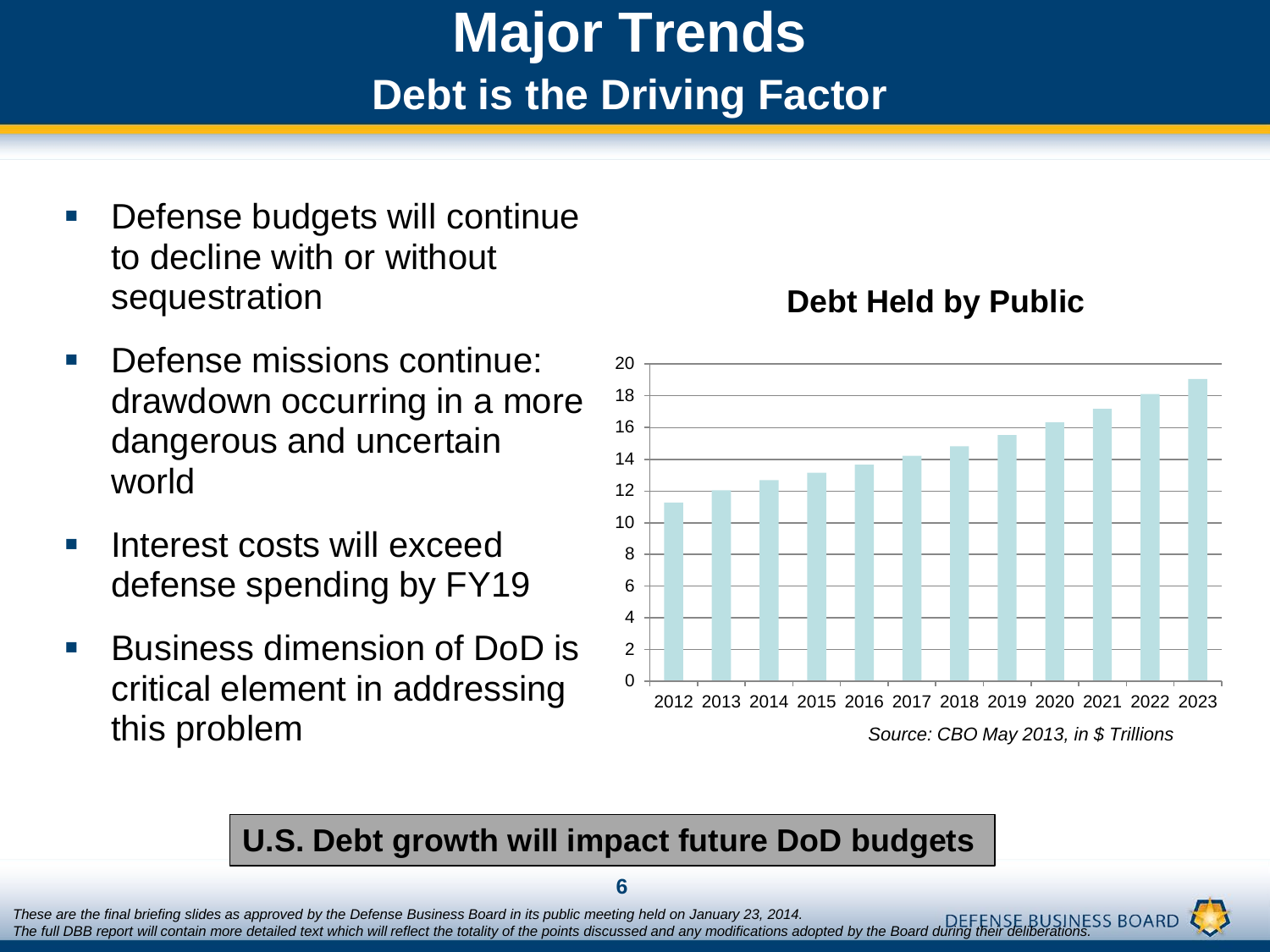# **Tough Times**

**What Business Leaders Do When Faced with Financial Challenges**

- Assess their leadership teams
	- Who's ready to help? (empower)
	- Who's not? (replace)
	- Fill talent gaps with highly skilled "down budget" leaders
- Establish objectives that address the crisis at hand
- Look at major cost drivers
	- People and benefits
	- Facilities and infrastructure
	- Supply chain
	- Organizational overhead
- Conduct triage
	- Early days not pretty cut costs as fast as possible
	- Once stable, offer more transformational approaches



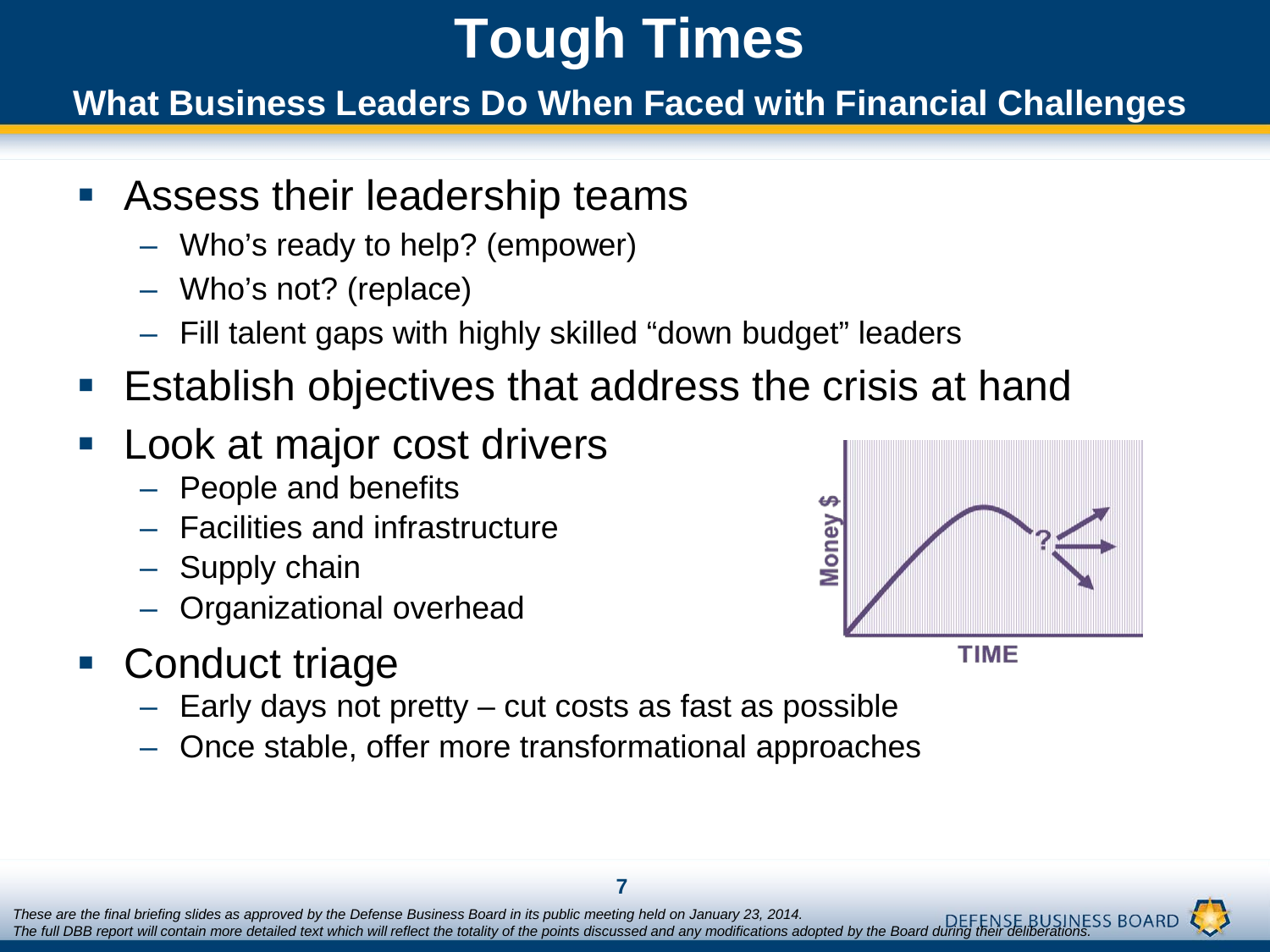# **The Business Situation … IBM 1993**

#### Organization characterized by

- Huge size everything is measured in \$billions
- Resources are decreasing dramatically also measured in \$billions
- Integration of business operations is poor financial, supply chain, IT…
- Organizational efficiency is poor years of increasing resources have led to increased overhead, redundancy, and inadequate focus on cost
- Major decisions aren't debated, rather handled through "pre-arranged consensus"
- Paternalistic: Outstanding yet unaffordable pensions and medical care
- **-** Operating environment increasingly characterized by volatility, uncertainty, complexity and ambiguity (VUCA)
	- Who and where the "bad guys or our competition" are is changing
- For every dollar of resource achieved, 42 cents is in indirect costs  $[1]$
- **Duplication, redundancy and excess exist:** 
	- 128 people have CIO in their title
	- 266 different general ledger systems
	- 31 different internal communication networks
	- 155 different data centers

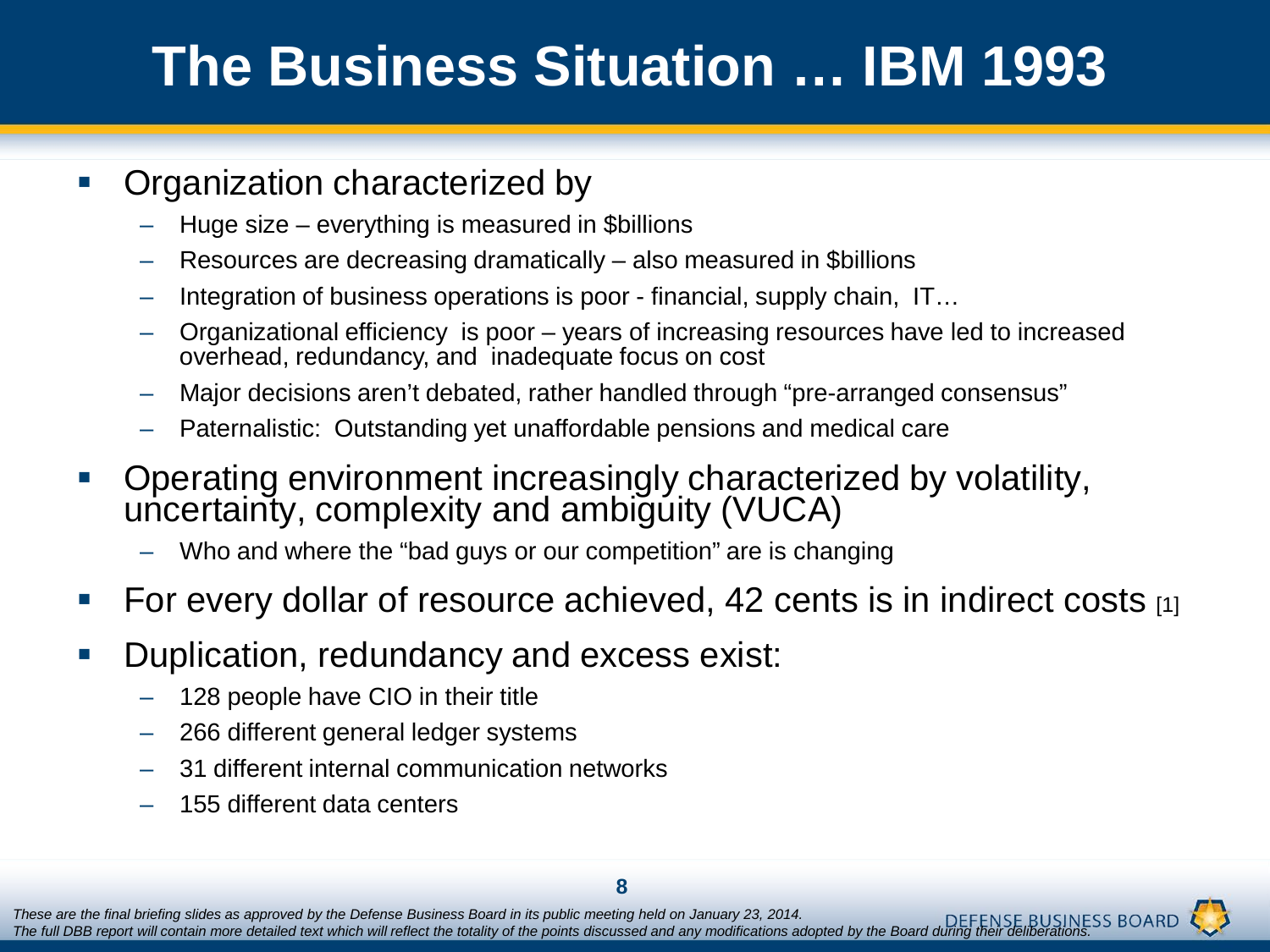# **What IBM Did**

- Established 90 day priorities, including
	- Stop hemorrhaging cash
	- Right-size the organization
	- Identify strong CFO and head of HR
- **Focused on specific actions** 
	- Cut costs: eliminate redundant activities, non-core functions, and cut overhead dramatically
	- Reduce unnecessary facilities and real estate immediately
	- Address costs of people through right-sizing and changes to benefit plans
	- Sell assets determined to be non-core but with significant value in the market
- Within 12 months
	- Right-sized the organization, eliminating ~60,000 positions
	- Consolidated redundant activities (e.g. 70 different advertising contracts/relationships into 1)
	- Sold 8,000 acres of undeveloped land, sold first-class facilities, consolidated 21 corporate locations into 5

"*Move fast. If we make mistakes, let them be because we moved too fast rather than too slow*." -- Lou Gerstner 1993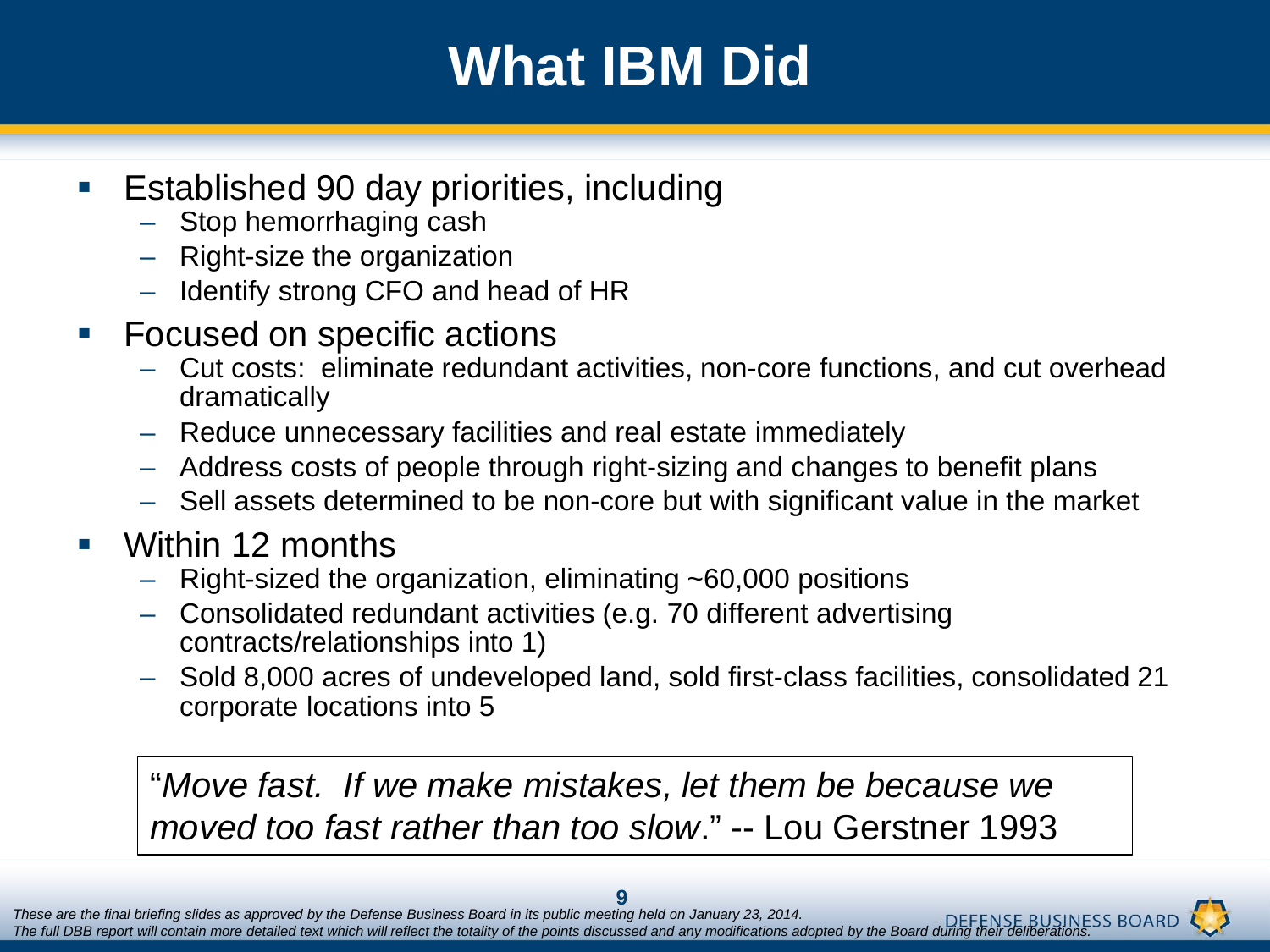# **What IBM Did**

- **Nithin 24 months** 
	- Consolidated 155 data centers to 16
	- Eliminated 127 CIOs to having only 1
	- Eliminated 30 communication networks to only 1 today
- From 1994 to 1998 took out  $$9.5B$  in costs/overhead (12-15%)
	- Revenue grew from \$64.1B in 1994 to \$81.7B in 1998
- **Figme 1994 to 2000 and beyond, integrated supply chain** 
	- Improve effectiveness while eliminating in excess of **\$16B** in costs

#### **Strong leaders, with specific goals, moving quickly to target costs**

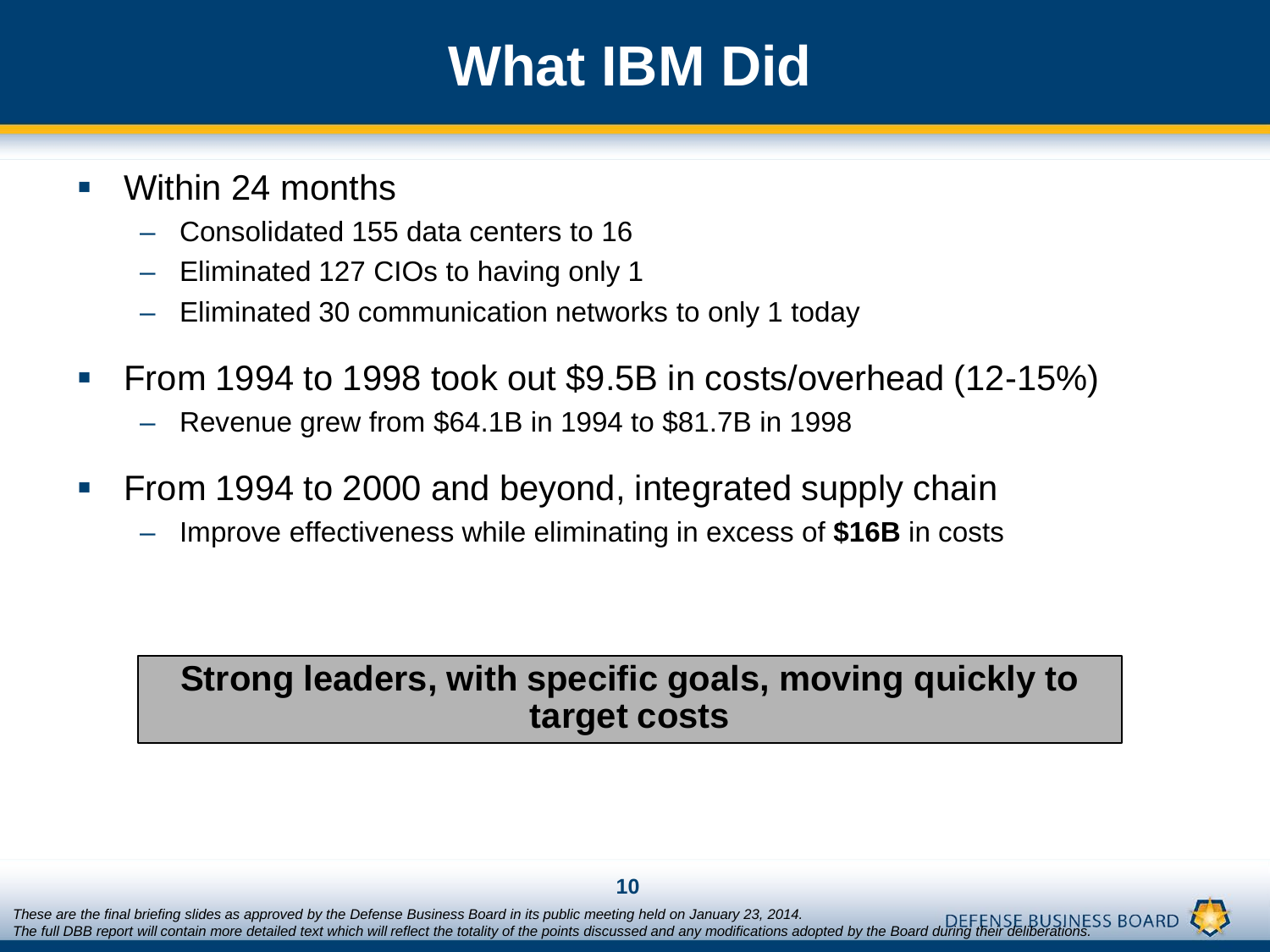# **Business/Management Issues for DoD 2014**

#### ■ Narrowed the Study Scope Using Selection Criteria

- Best Business Practices relevant to current situation at the DoD
- Results that can begin and be achieved within the first four years of a 20-year scope, addressing sequestration requirements
- Opportunities that support mission readiness of the DoD

#### Focus Areas:

| 1) Financial/Cost Management  | \$4-6B savings and increased flexibility                                                                                                        |
|-------------------------------|-------------------------------------------------------------------------------------------------------------------------------------------------|
| 2) Logistics and Supply Chain | \$18-23B savings and increased readiness                                                                                                        |
| 3) Human Capital Management   | Reduced Layers and Span of Control: \$5-8B savings<br>Military Compensation and Benefits: \$1-2B savings near<br>term, \$250-270B over 20 years |

#### These recommendations could yield \$27-37B\* savings over the next 4-5 years while enhancing outcomes

\* Note: Recognizing that savings are not additive as focus area savings likely to have some overlap **11**

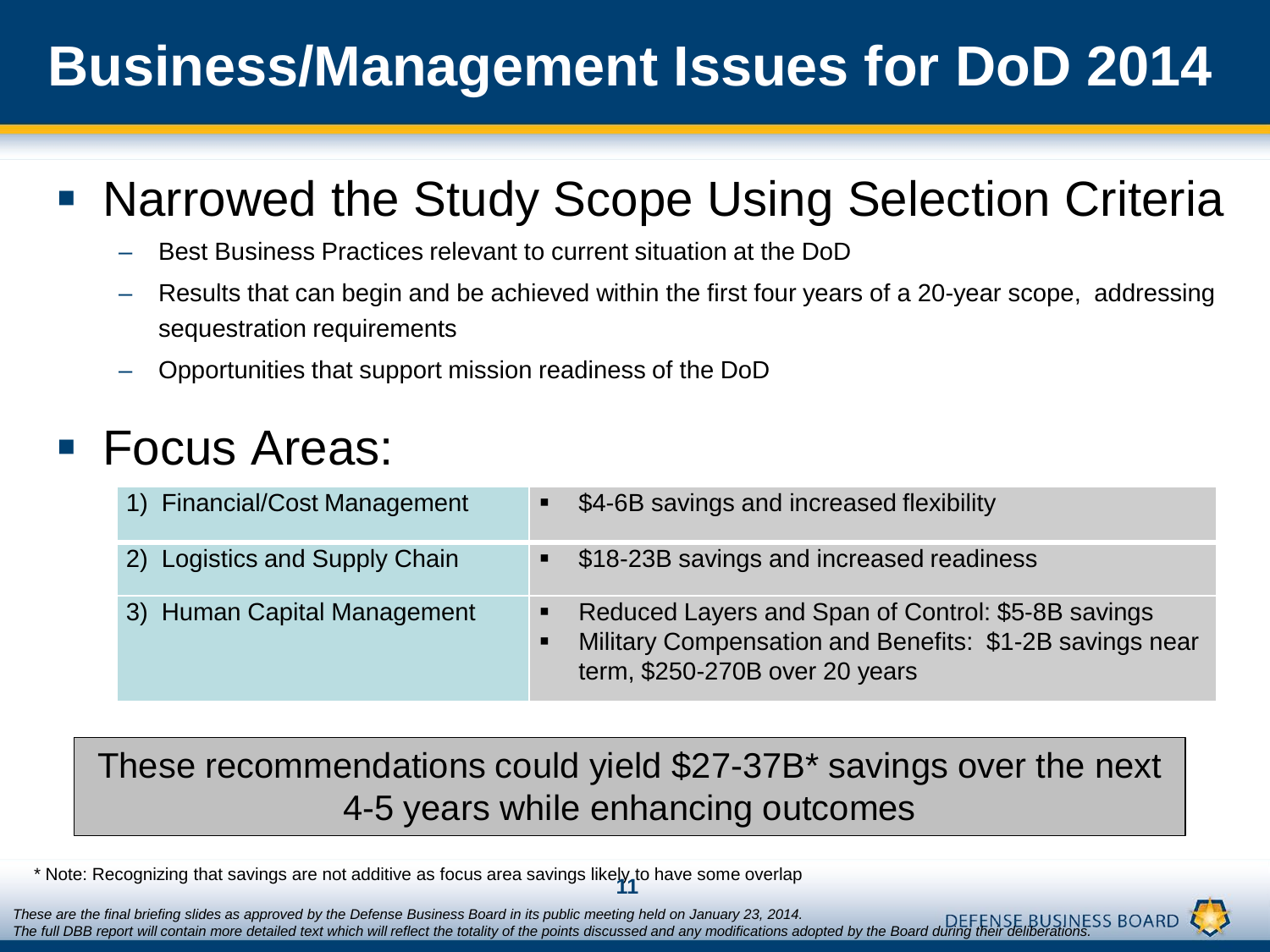### **Financial Management Best Business Practices**

**Objective: Improve financial processes and systems and improve cost management through accurate and auditable financial statements**

| <b>Best Business Practice</b>                                                                                 | <b>Key Benefits</b>                                                                                                                                                                                                                    |
|---------------------------------------------------------------------------------------------------------------|----------------------------------------------------------------------------------------------------------------------------------------------------------------------------------------------------------------------------------------|
| Strong financial management processes and<br>accurate financial information                                   | Enables quick response to changing conditions<br>$\blacksquare$<br>with more certainty                                                                                                                                                 |
| Non-financial executives spend 20-30% of their<br>time on financial management issues                         | Unified management team focused on costs<br>٠                                                                                                                                                                                          |
| Integration of Business systems using<br>Enterprise Resource Planning (ERP),<br>middleware, open source tools | Saves 10-25% of annual operating costs<br>п<br>Typically replaces redundant, outdated, and<br>п<br>expensive systems                                                                                                                   |
| Financial transparency to organizational<br>leadership and investing community                                | Executives held accountable for financial goals<br>п<br>Financial goals and objectives are shared across<br>$\blacksquare$<br>leadership teams<br>Financial statements are auditable and open at<br>$\blacksquare$<br>public companies |
| Sustaining a culture of cost management – not<br>an initiative, a continual process                           | Can reduce overhead by 5%<br>Better informed management decisions<br>٠                                                                                                                                                                 |

**Achieving and sustaining DoD's mandated budget cuts (\$54 billion/year) will require strong and deliberate financial management practices/processes**

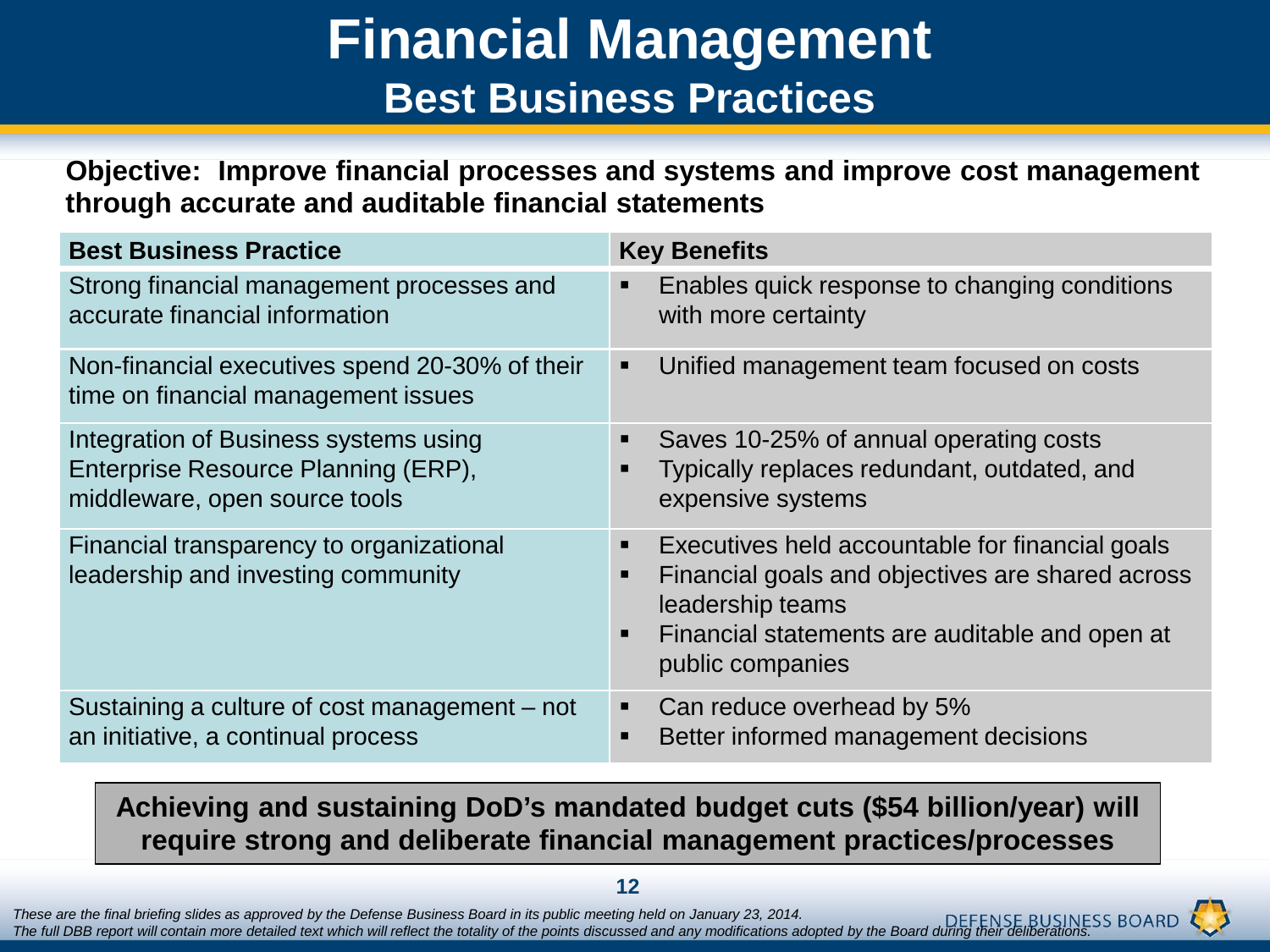### **Financial Management DoD Today**

- DoD's "Financial Management" on the Government's Accountability Office (GAO) "High Risk List" since 1995
- Budget is known and managed, however not effectively using financial and cost systems to support better decision making
- System modernization has been a priority, centered around ERPs, but execution has been inconsistent and savings slow to materialize
	- Army Logistics Management Program (LMP) anticipated \$750M in savings by end of FY12, but actual savings are unknown. No tracking mechanism in place [2]
	- Projected savings of select ERP initiatives (mid-FY12) [3]
		- General Fund Enterprise Business System \$58M/year and 107 legacy systems replaced
		- Navy Enterprise Resource Planning System \$103M/96 systems
		- Defense Enterprise Accounting and Management System \$56M/8 systems

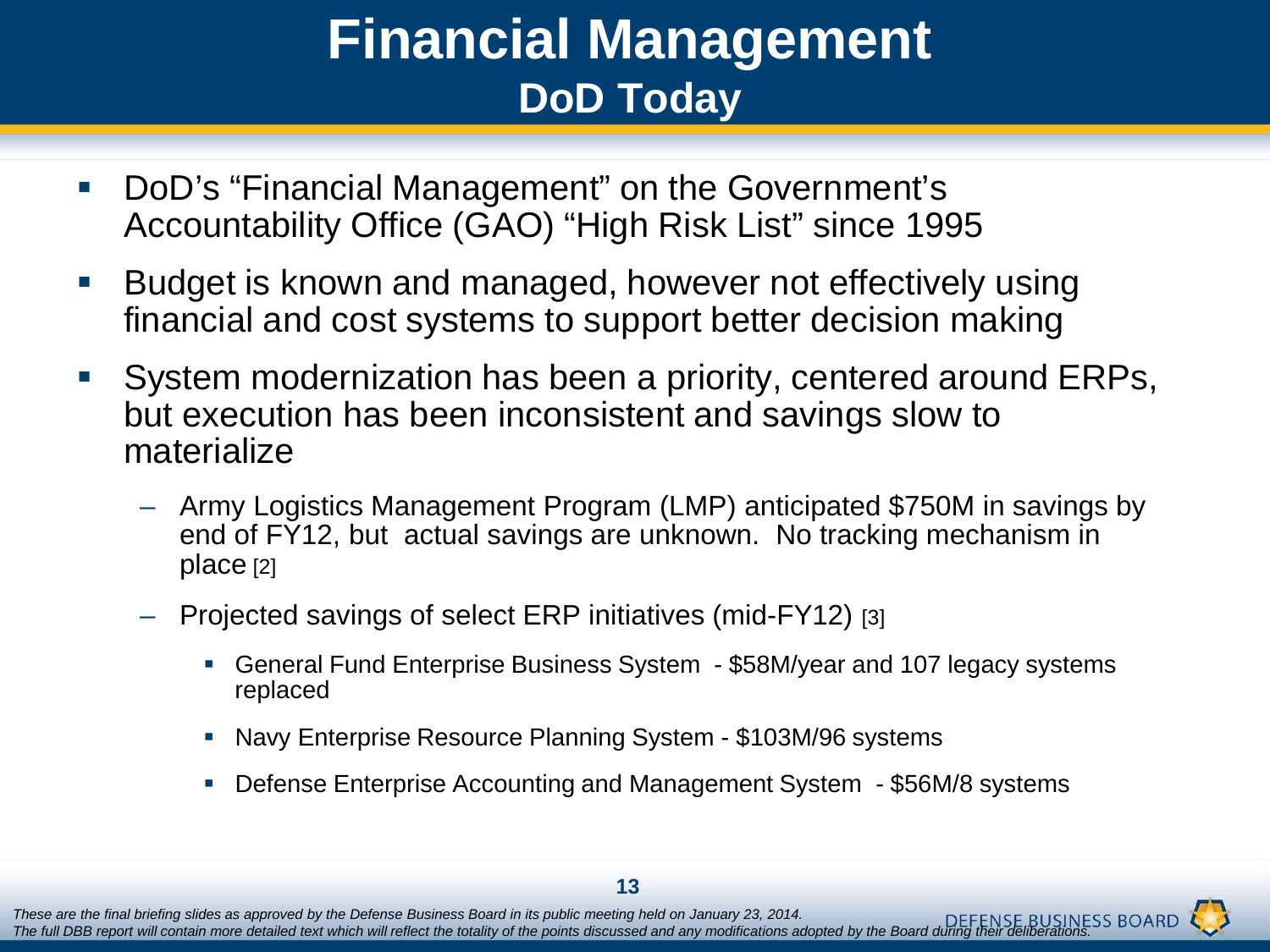### **Financial Management DoD Today**

- Need for cost culture increasingly being understood but implementation is still elusive
- DoD investing in financial management. Financial Improvement and Audit Readiness (FIAR) Plan schedule in place, but slipping to the right [4]
	- FY14 Statement of Budgetary Resources goal is now focused on the more limited Schedule of Budgetary Activities
	- FY17 goal for full financial statement audit likely to move to FY18 or beyond

*"We don't typically ask ourselves about the financial or cost consequences when we make decisions in this building. Part of the problem is cultural, but part of the problem is also that we don't have the information to answer that question."*  - Senior military leader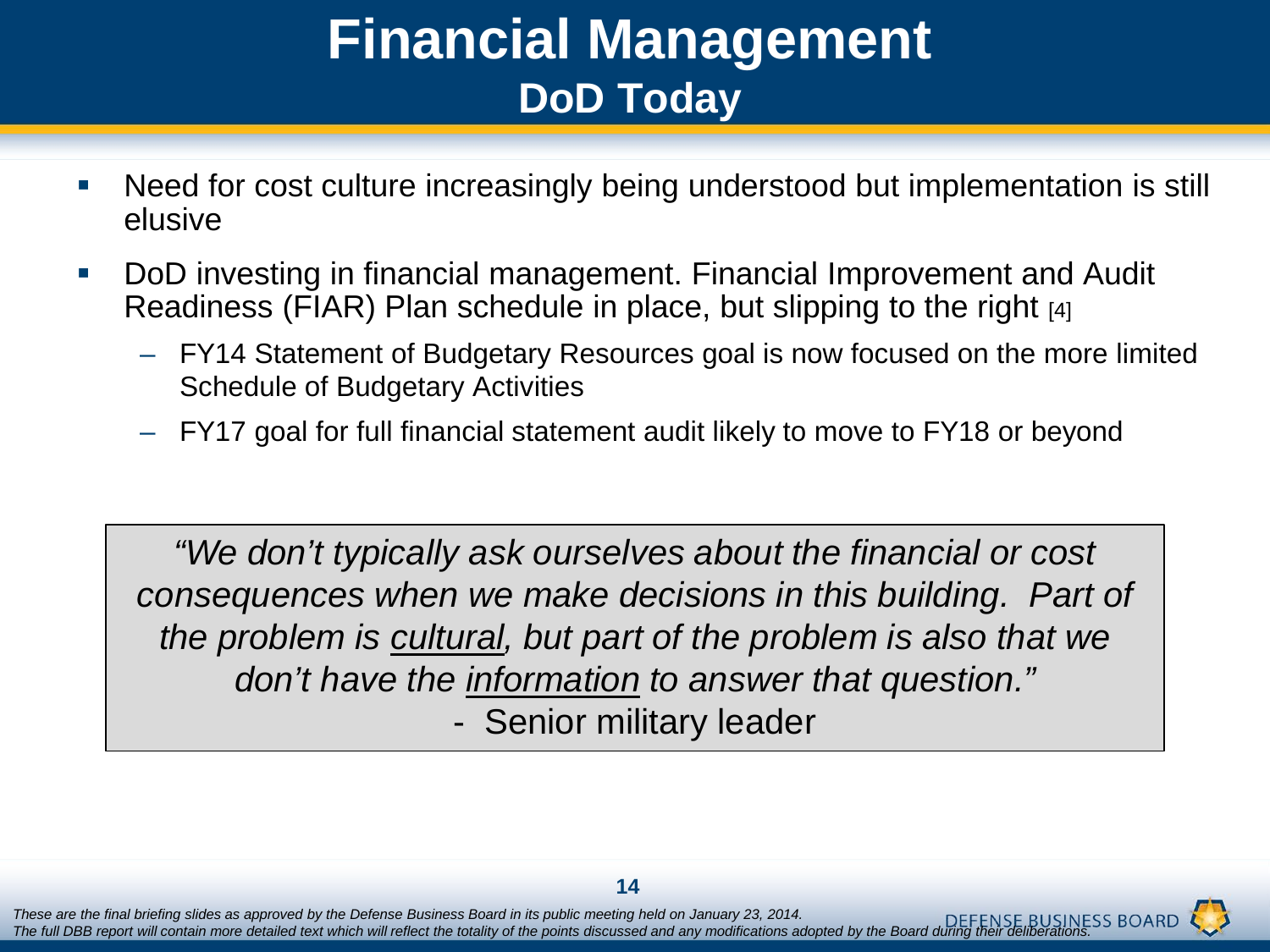### **Financial Management DoD Today**

- Business-like Defense Agencies represent ~\$60B of DoD's operating costs
	- Many are DoD "business operations" (e,g., DISA, DLA, DFAS, etc.)
	- Operate largely autonomously Principle Staff Assistants (PSA) have little time to manage
		- DoD's FY13 Budget Request suggests \$10B in total Defense Agency Savings

| <b>Agency</b> | <b>Funding Type</b>               | <b>FY2012</b> |
|---------------|-----------------------------------|---------------|
| <b>DLA</b>    | <b>Direct and Working Capital</b> | \$46.3B       |
| <b>DISA</b>   | <b>Direct and Working Capital</b> | \$8.8B        |
| <b>DFAS</b>   | <b>Direct and Working Capital</b> | \$1.4B        |
| <b>DeCA</b>   | <b>Direct</b>                     | \$1.4B        |
| <b>DCMA</b>   | <b>Direct</b>                     | \$1.2B        |
| <b>DSS</b>    | <b>Direct</b>                     | \$0.6B        |
| <b>DCAA</b>   | <b>Direct</b>                     | \$0.5B        |
|               |                                   |               |

#### **TOTAL \$60.2B**

#### **Cost reductions underway; more can be done**

Source: Comptroller FY14 Greenbook, not adjusted for inflation. Does not include intelligence agencies and the Missile Defense Agency



**<sup>15</sup>**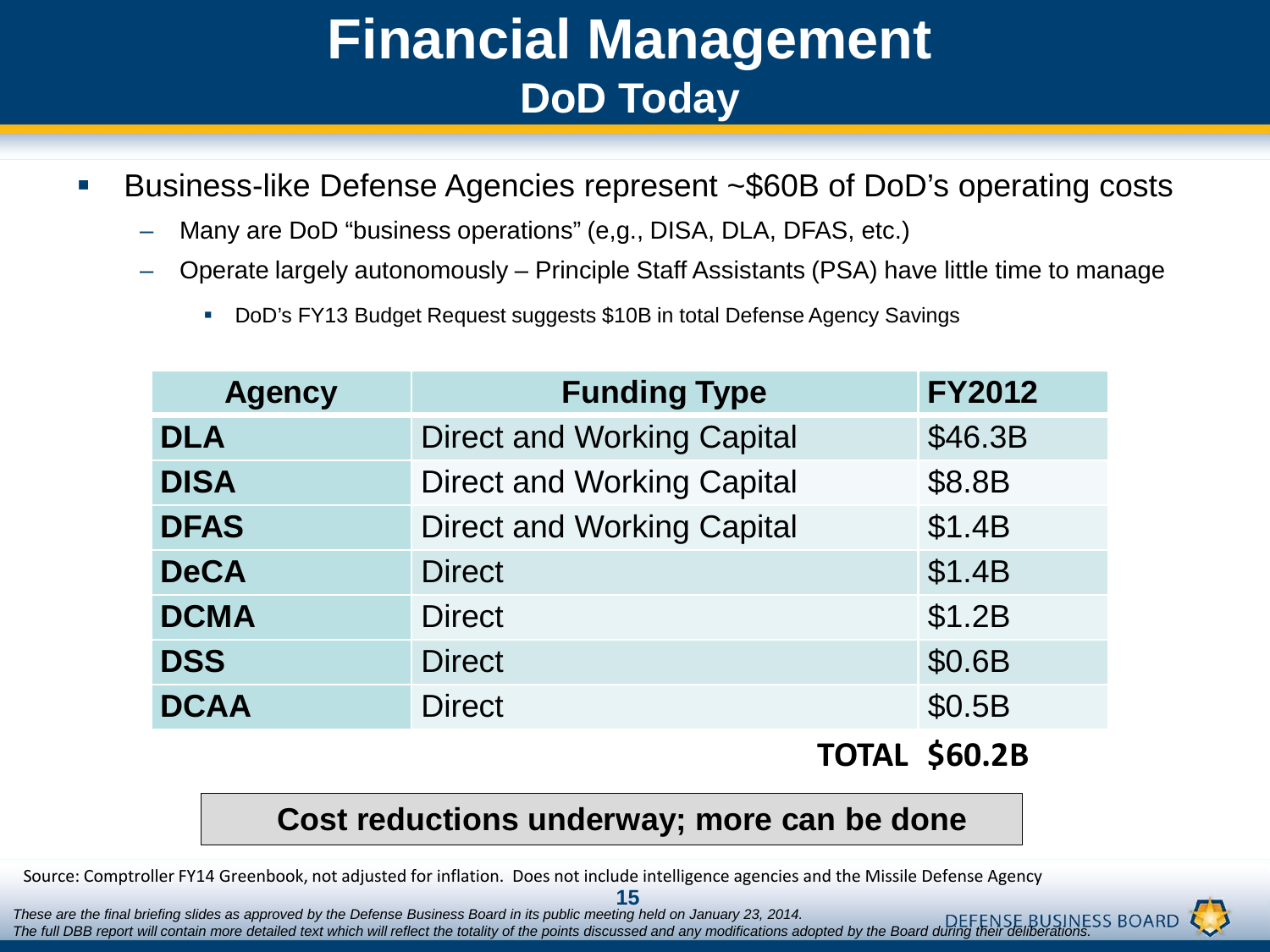### **Financial Management DBB Recommendations**

- 1. Drive transparency for better management visibility and create a "cost management culture" throughout DoD
	- Apply common business practices, metrics, and scorecard methods across the Department
	- Continue to invest in technology enabling tools (e.g., ERP and middleware) to integrate critical business processes
	- Re-invigorate initiatives like Lean Six Sigma and set ambitious cost savings objectives for key business processes

*These are the final briefing slides as approved by the Defense Business Board in its public meeting held on January 23, 2014. The full DBB report will contain more detailed text which will reflect the totality of the points discussed and any modifications adopted by the Board during their deliberations.* **16**<br>These are the final briefing slides as approved by the Defense Business Board in its public meeting held on January 23, 2014.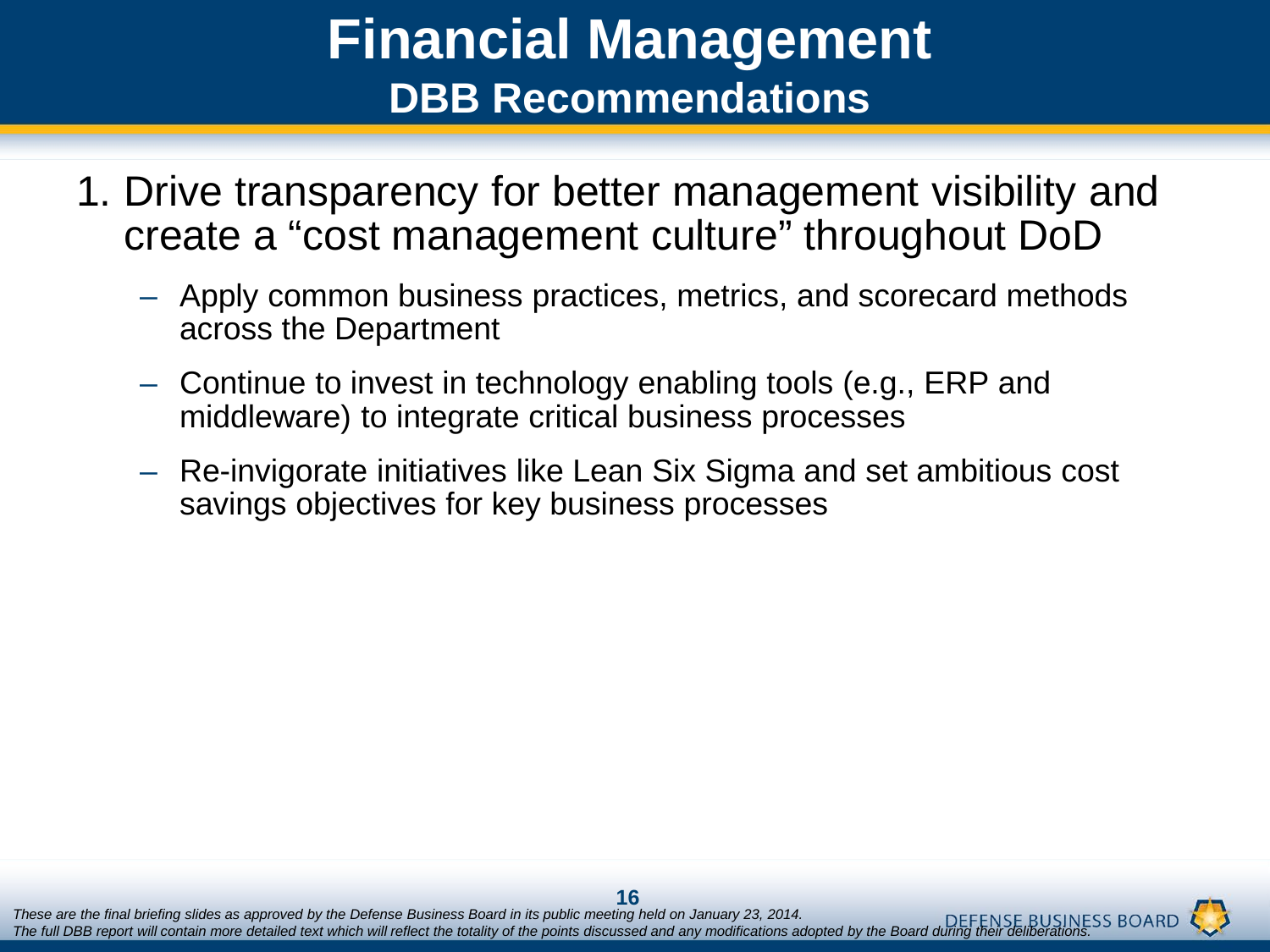### **Financial Management DBB Recommendations**

#### 2. Reduce costs of DoD's Defense Agencies

- Concentrate on agencies whose primary mission is "business operations" (e.g. DLA, DISA, DFAS, etc.)
- Establish aggressive cost reduction goals and performance improvement objectives
	- **Track using Key Performance Indicator scorecards**
	- **EXEC** Leverage what might already be in place
	- Optimize for savings using the working capital fund's account structure
	- Set 10-15% targets in initial years; move to 5-10% annual targets for future years
- Benchmark the agency's key processes against similar commercial sector processes and metrics
- Create a roadmap of planned progress; require routine reporting
- Empower DCMO to drive this process, reporting to DEPSECDEF and aligned PSAs
	- Hold each agency director accountable to achieve cost reduction goals

Estimated savings of \$4-6B per year

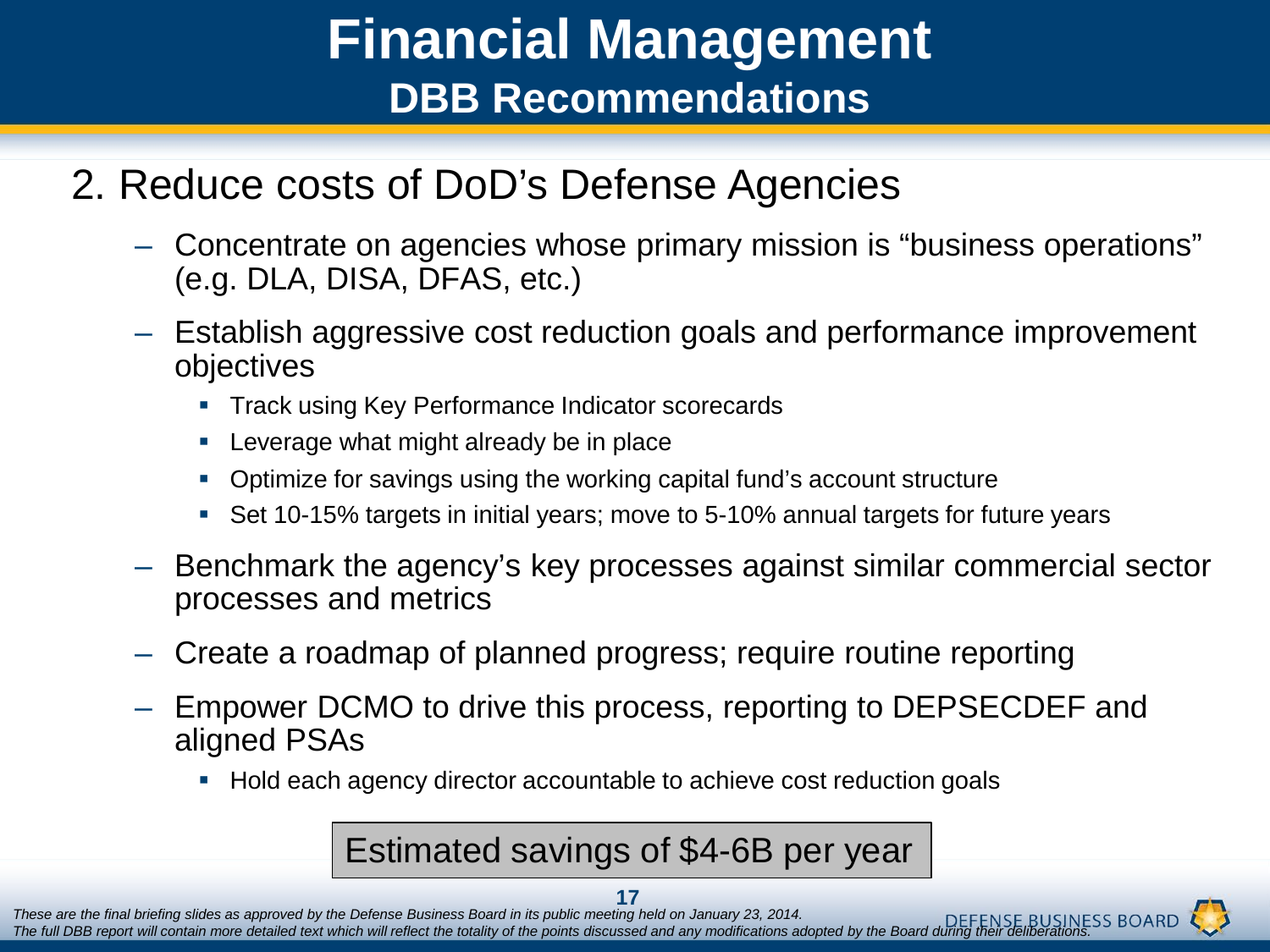### **Logistics and Supply Chain Management Best Business Practices**

**Objective: Increase readiness by delivering, positioning, and sustaining forces from any point of origin to any point of employment, through more deeply integrated logistics and supply chain management**

| <b>Best Business Practice</b>                                       | <b>Key Benefits</b>                                                                                                                                                                                                                                                                                       |
|---------------------------------------------------------------------|-----------------------------------------------------------------------------------------------------------------------------------------------------------------------------------------------------------------------------------------------------------------------------------------------------------|
| Integrate Supply Chain with Strategy                                | Creates more efficient overall supply chain<br>management<br>Achieves cost and competitive advantages<br>$\blacksquare$                                                                                                                                                                                   |
| <b>Strategic Sourcing</b>                                           | Private companies typically leverage 90% of their<br>п<br>procurement spending through strategic sourcing for<br>savings of 10-20%                                                                                                                                                                        |
| Utilize Global Information System for Real-<br><b>Time Backbone</b> | Reduces fulfillment cycle times of 30-60% resulting in<br>faster delivery<br>Reduces excess inventory & costs<br>п<br>Increases accuracy of forecasting<br>Ability to quickly reset distribution and delivery<br>patterns<br>Improves visibility of direct and indirect costs<br>throughout the lifecycle |

*These are the final briefing slides as approved by the Defense Business Board in its public meeting held on January 23, 2014. The full DBB report will contain more detailed text which will reflect the totality of the points discussed and any modifications adopted by the Board during their deliberations.* <sup>18</sup><br>These are the final briefing slides as approved by the Defense Business Board in its public meeting held on January 23, 2014.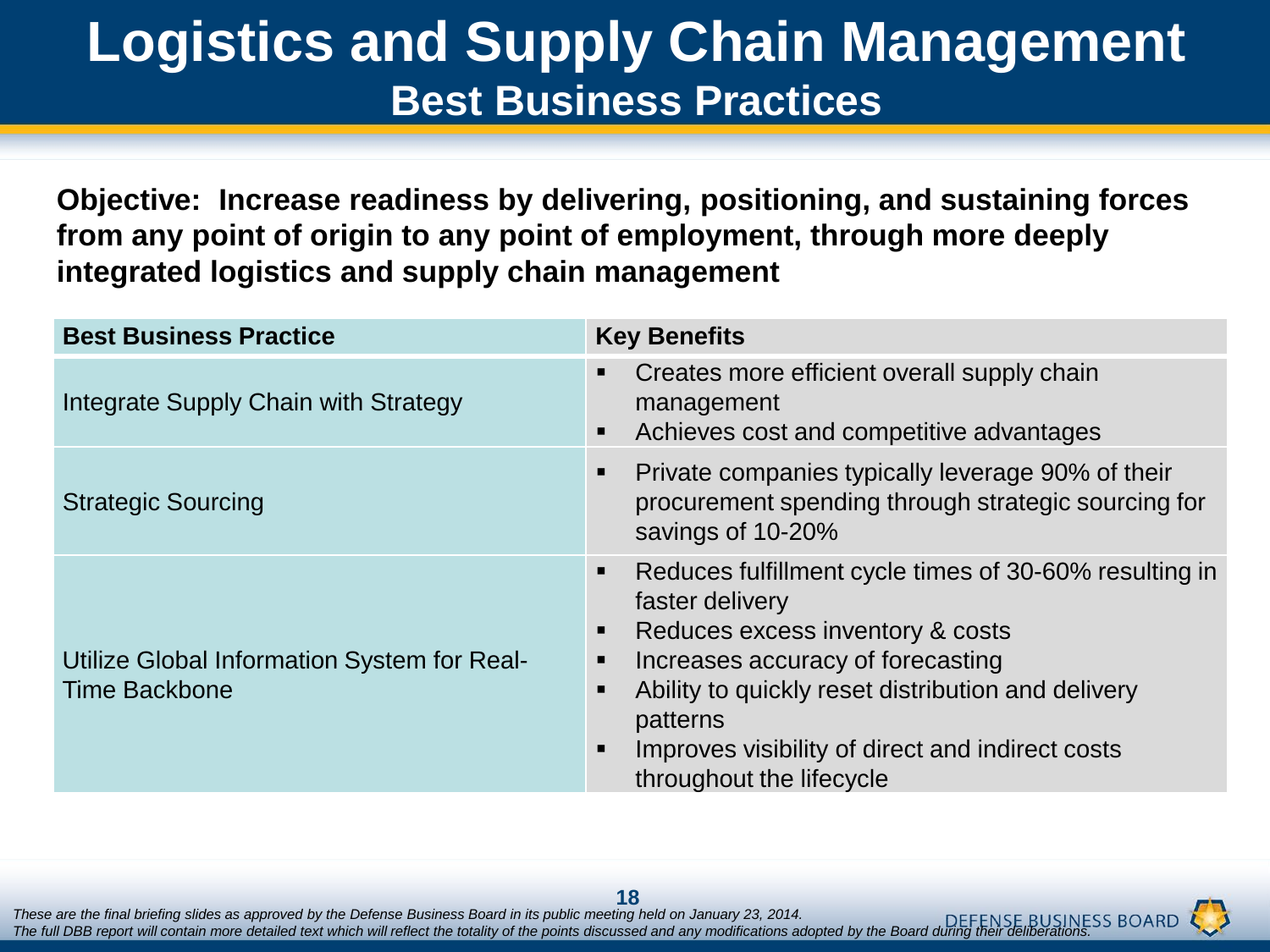### **Logistics and Supply Chain Management Best Business Practices**

| <b>Best Business Practice</b>                                                 | <b>Key Benefits</b>                                                                                                                                                         |
|-------------------------------------------------------------------------------|-----------------------------------------------------------------------------------------------------------------------------------------------------------------------------|
| <b>Inventory Optimization</b>                                                 | Reduces inventory carrying costs<br>Right sizes investments in property, plants, and<br>equipment                                                                           |
| Utilize emerging technologies and techniques<br>to improve business processes | Enhances service delivery and reduces costs<br>through re-design and automation<br>Creates enduring application of techniques like Lean<br>Six Sigma and strategic sourcing |

#### Success directly proportional to senior executive leadership and involvement

*These are the final briefing slides as approved by the Defense Business Board in its public meeting held on January 23, 2014. The full DBB report will contain more detailed text which will reflect the totality of the points discussed and any modifications adopted by the Board during their deliberations.* <sup>19</sup> These are the final briefing slides as approved by the Defense Business Board in its public meeting held on January 23, 2014.

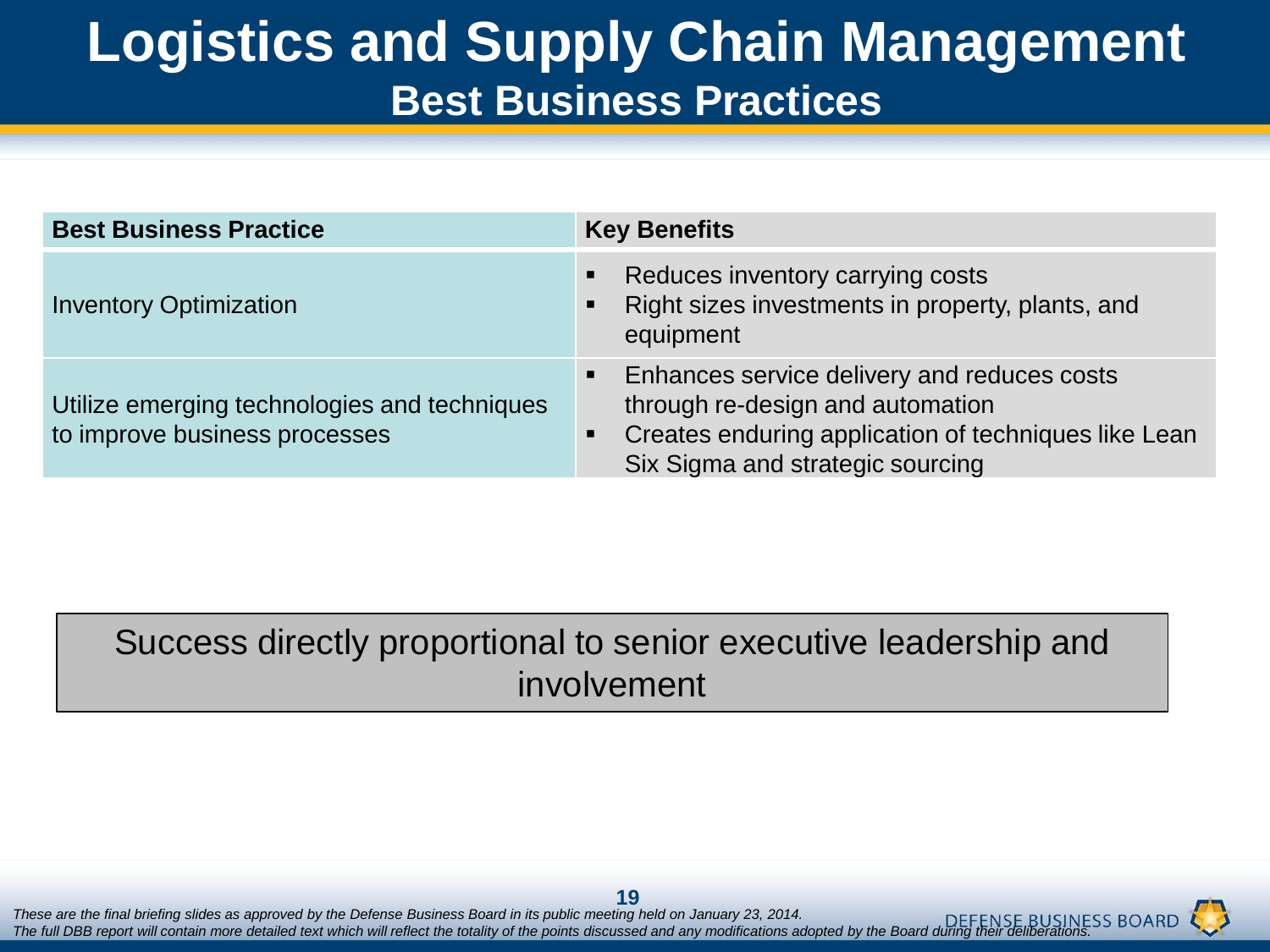### **Logistics and Supply Chain Management Best Business Practices (Examples)**

- **Inventory Optimization** 
	- **Walmart** requires major suppliers to connect directly to its own inventory management system, making suppliers responsible for retail shelf stocking
- **Facilities Optimization** 
	- **Amazon** uses consolidated warehousing and the latest technologies to drive efficiencies
- Global Information System
	- **FEDEX** utilizes common IT systems and tradecraft to facilitate acquisition integration and service quality improvement
	- **IBM** integrated its supply chain to decrease costs, increase procurement "hands free" transactions, and reduced maverick buying to less than 2% of total transactions

*These are the final briefing slides as approved by the Defense Business Board in its public meeting held on January 23, 2014. The full DBB report will contain more detailed text which will reflect the totality of the points discussed and any modifications adopted by the Board during their deliberations.* **20**<br>These are the final briefing slides as approved by the Defense Business Board in its public meeting held on January 23, 2014.

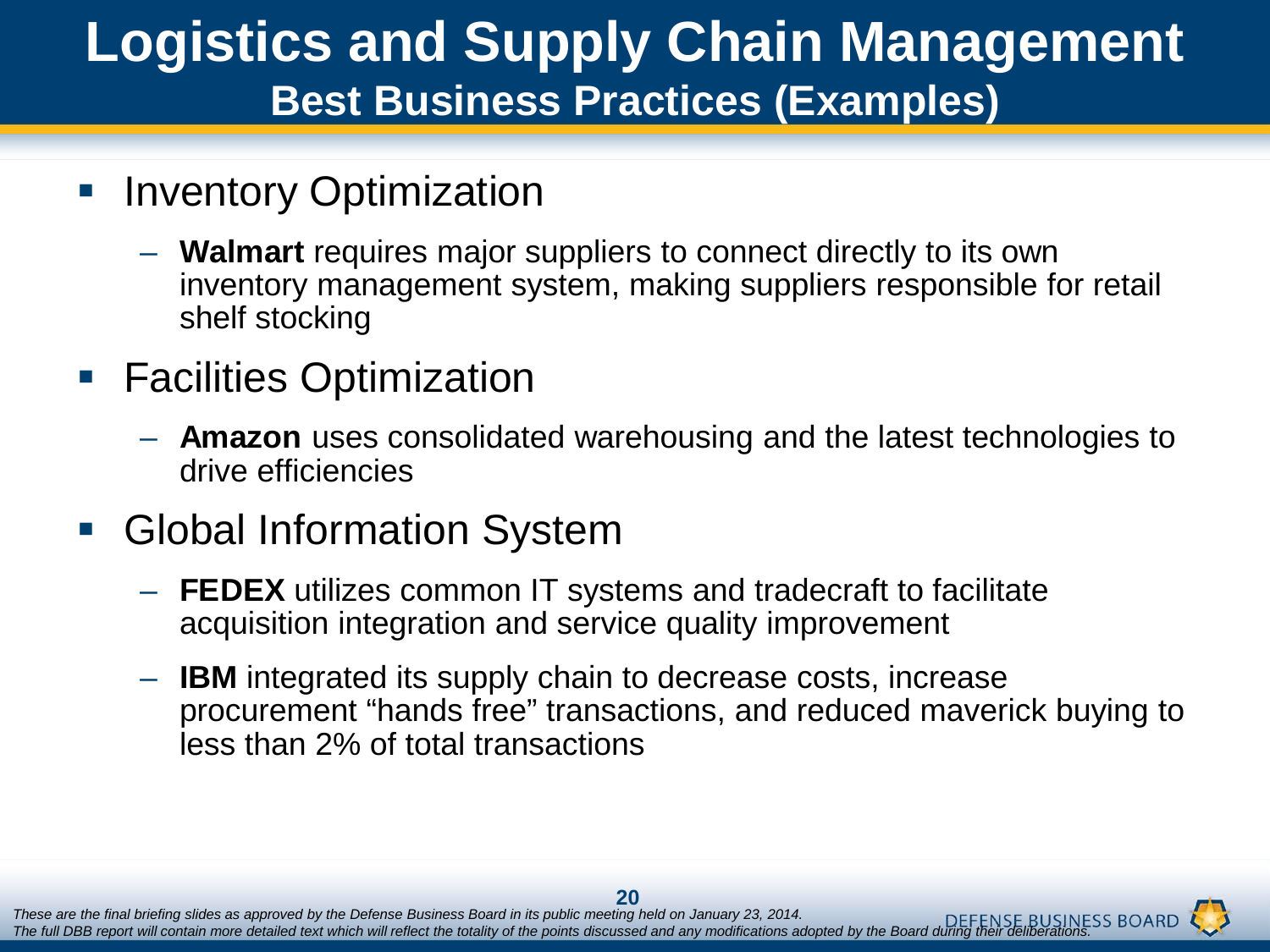### **Logistics and Supply Chain Management Best Business Practices (Examples)**

- **Performance Management** 
	- **IBM** decreased costs by 21% and increased logistics volume 30% using performance management methods [5]
	- **Illinois Central** distilled performance management to one metric that is easily understood by all levels of the organization, facilitating unity of effort

#### • Senior Leadership Governance of Supply Chain

- **Ford, IBM, and Walmart** rely on centralized executive "C-Suite level" management of full supply chain/logistics processes to drive continuous cost and performance improvements throughout the entire organization
- Re-design Workflow with Emerging Technologies
	- **Illinois Central** became the most efficient US railroad with the best safety record though the first use of computerized traffic control

*These are the final briefing slides as approved by the Defense Business Board in its public meeting held on January 23, 2014. The full DBB report will contain more detailed text which will reflect the totality of the points discussed and any modifications adopted by the Board during their deliberations.* These are the final briefing slides as approved by the Defense Business Board in its public meeting held on January 23, 2014.

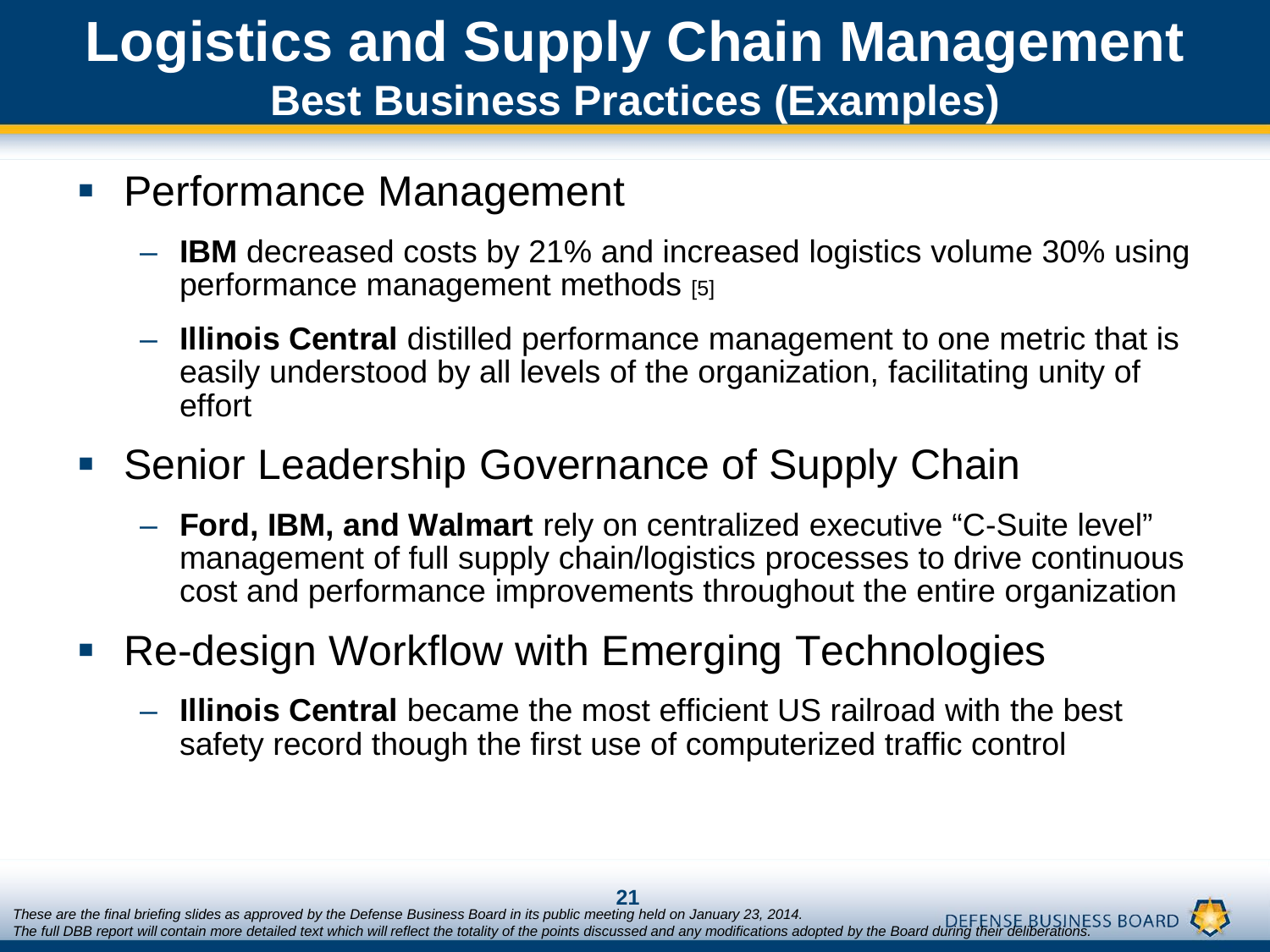### **Logistics and Supply Chain Management Scope of DoD Logistics**



Source: ASD for Logistics and Materiel Readiness

*These are the final briefing slides as approved by the Defense Business Board in its public meeting held on January 23, 2014. The full DBB report will contain more detailed text which will reflect the totality of the points discussed and any modifications adopted by the Board during their deliberations.* These are the final briefing slides as approved by the Defense Business Board in its public meeting held on January 23, 2014.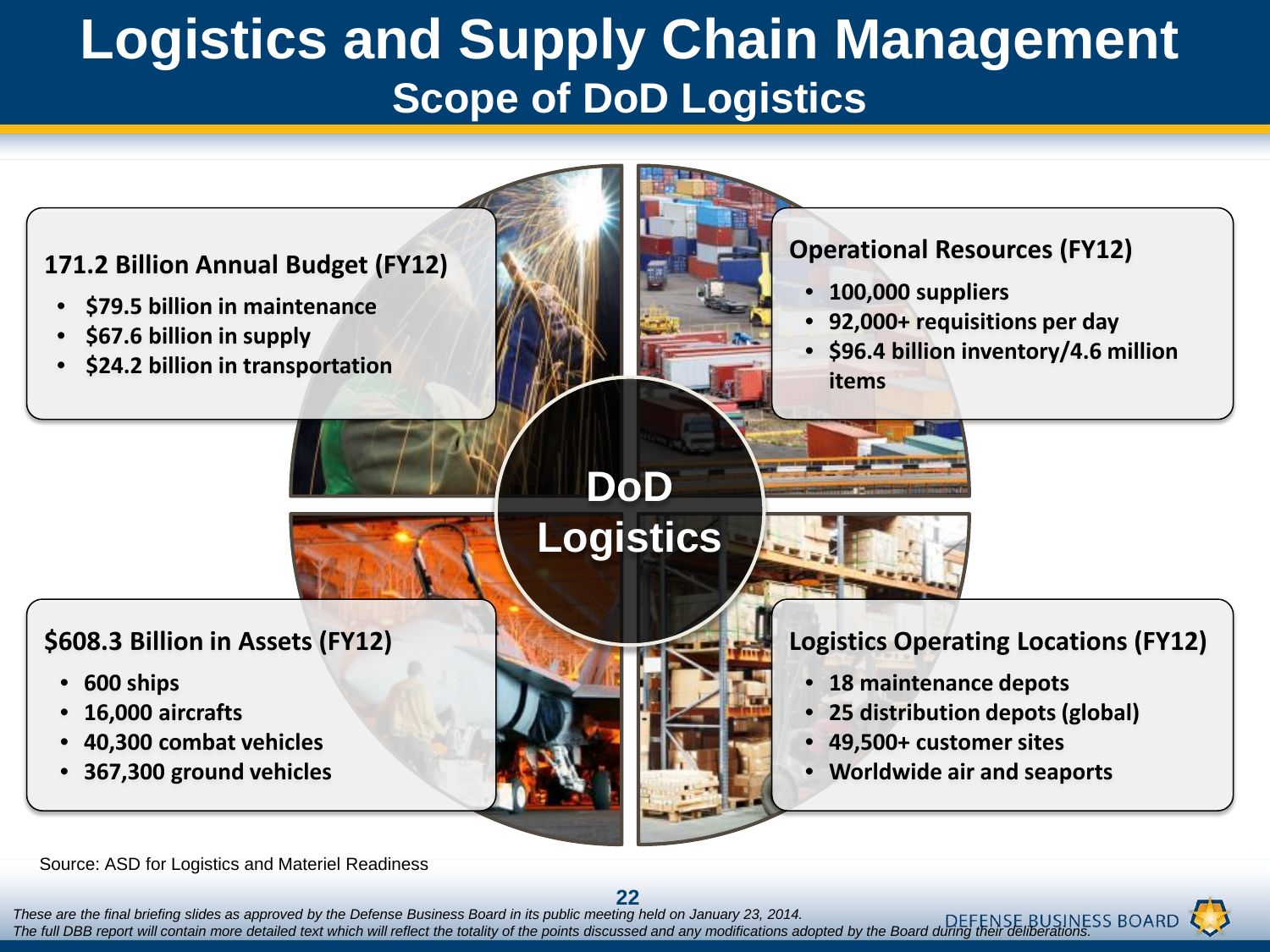### **Logistics and Supply Chain Management DoD Today**

- DoD's "Supply Chain Management" on GAO's "High Risk List" since 1990
- Multiple disconnected cost centers and processes
	- Military Services: Mandated by Title X for Service-unique items
	- DLA: Common supply provider (e.g., "Commodities" such as food, fuel, construction/barrier material, medical items)
	- TRANSCOM: Joint Distribution Process Owner
	- GSA: Negotiates contracts for basic goods (e.g., office supplies, tools, computer products, and cleaning products)
- Overlap leads to wasteful duplication, limits inventory visibility, and minimizes ability to control costs
- Excess and aging warehouse facilities are expensive to operate and inefficient
	- Military Services property books hold hundreds of warehouses, many underutilized; wasteful expense on aging facilities

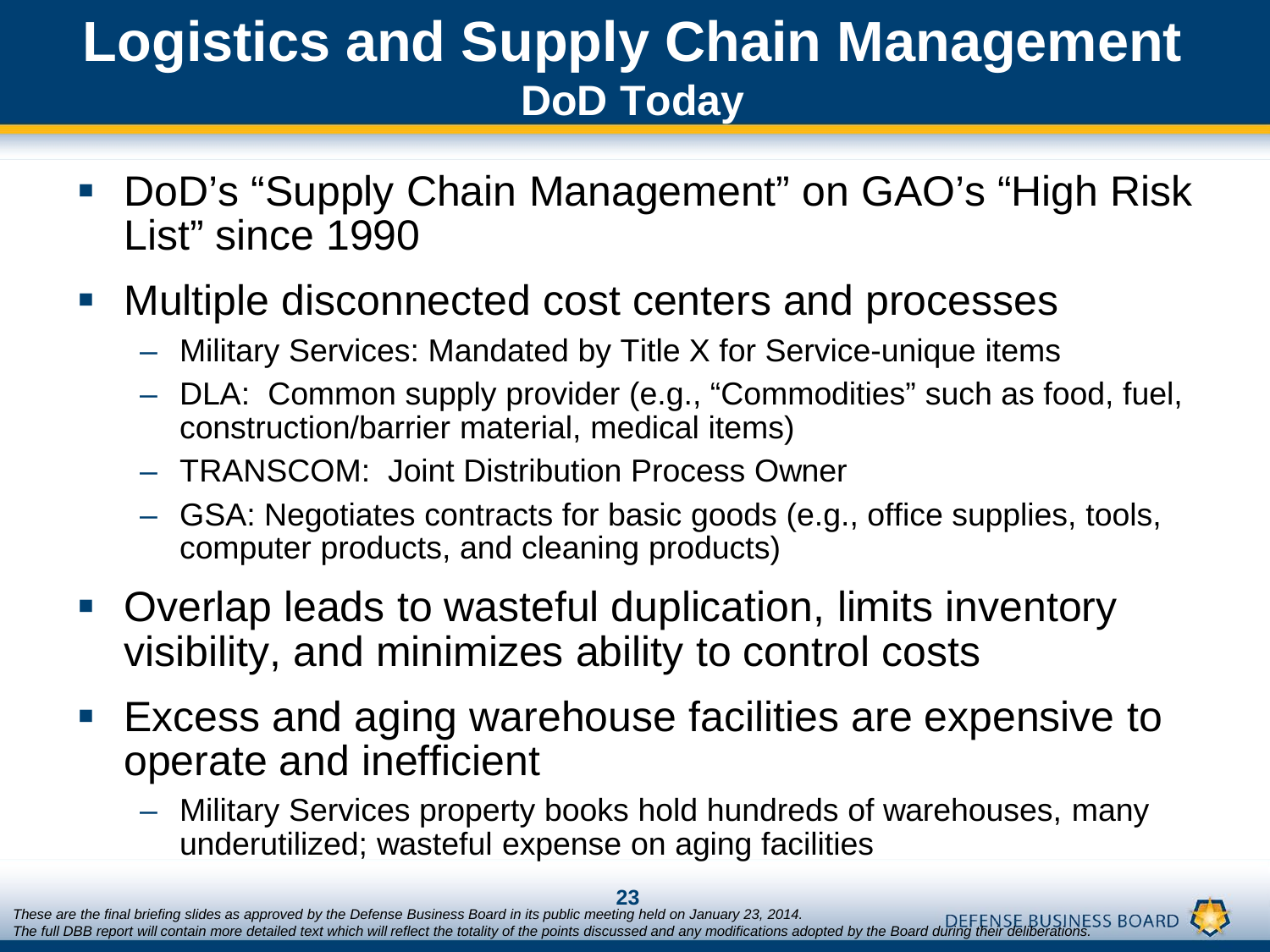### **Logistics and Supply Chain Management DoD Today**

#### Recent DoD Successes

- Established Joint Logistics Board (JLB) strengthens governance
- Inventory Management Enhancement
	- Comprehensive Inventory Management Improvement Plan (CIMIP)
		- Decreased secondary item inventory to \$8B as of March 2012 largest decrease since 1990
		- Reduced "on-hand excess inventory" to 7.2% at end of March 2013, reduced \$3.4B since March 2012; target goal no more than 10% [6]
		- Decreased "on-order excess inventory" to 7.6%, reduced \$548M since 2009 [6]
	- Distribution Process Owner Strategic Opportunities (DSO) initiatives achieved \$402M in distribution cost avoidances across the FYDP beginning in FY14 [7]
	- Strategic Network Optimization (SNO) producing \$1.4B savings in transportation network, inventory, and infrastructure warehouse consolidation [6]
		- DLA materiel now consolidated and sourced from 3 primary hubs (East, Central, West)

#### **These successful management initiatives create a foundation for additional future savings, but more work to be done on savings and process improvement**

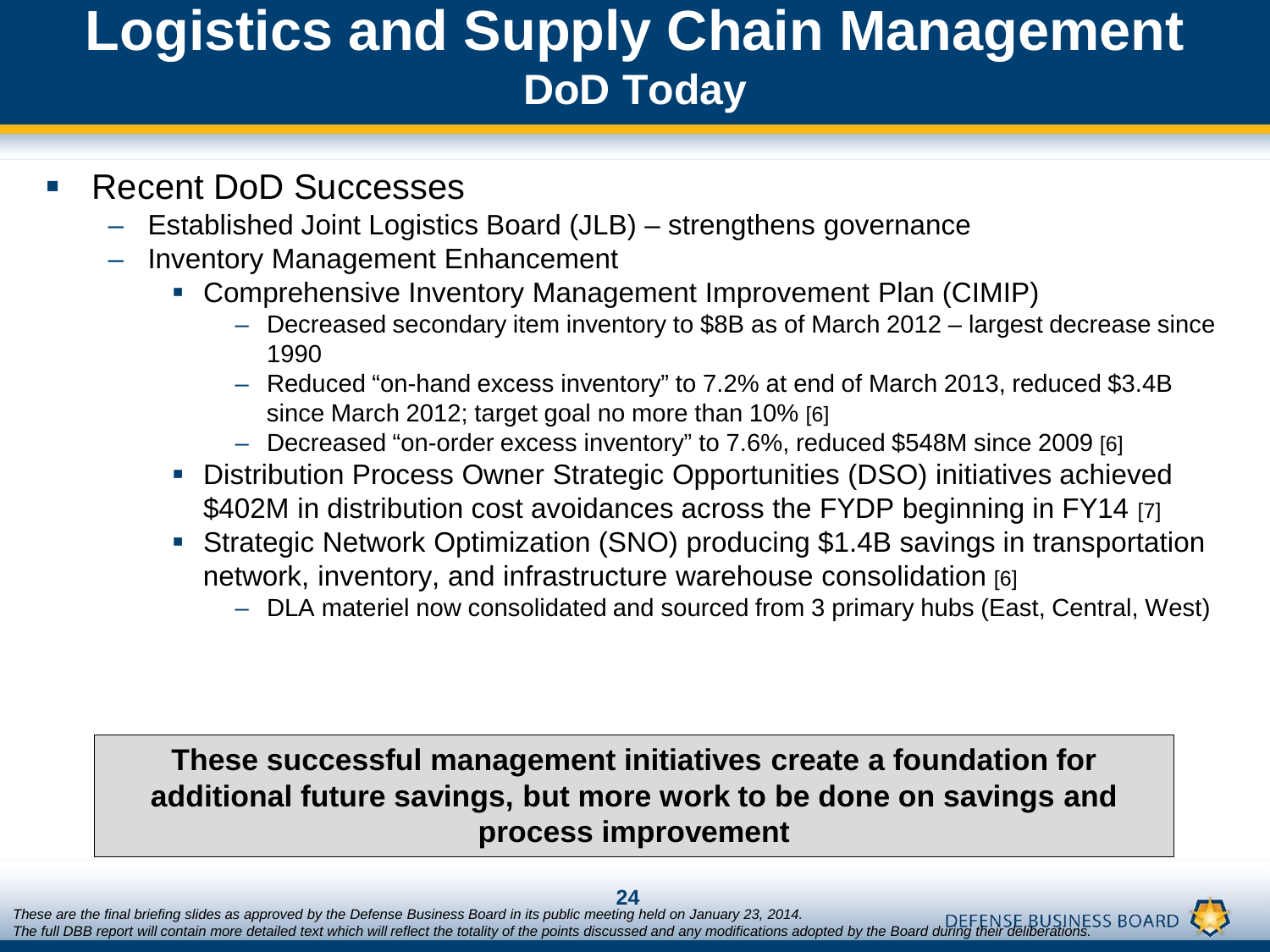### **Logistics and Supply Chain Management DBB Recommendations**

- 1. Create more connectivity and streamlined processes across the logistics enterprise
	- Agree to shared taxonomy on appropriate processes and common performance metrics for greater enterprise management potential
	- Avoid the temptation to build one "all inclusive" information management system/ERP
		- Rather, build systems in increments that leverage successes from the Military Services and DLA while including architectures that can evolve toward integration
	- Expand strategic sourcing initiatives
		- Military Service-focused initiatives offer great potential savings and adaptability
		- Lead with consistent, implementation aligning the Military Services and the Department
		- Coordinate the design of all strategic sourcing programs across DoD to maximize process improvement and savings potential through Industrial Base alignment
		- Seek additional efficiencies beyond DLA Commodities and Depot Maintenance, to include Defense Agencies' back-office support
		- Set a target of 2% savings per year of \$400B spend, (industry realizes 5-12%)
		- Anticipate yield of \$6-8B annually and process improvements

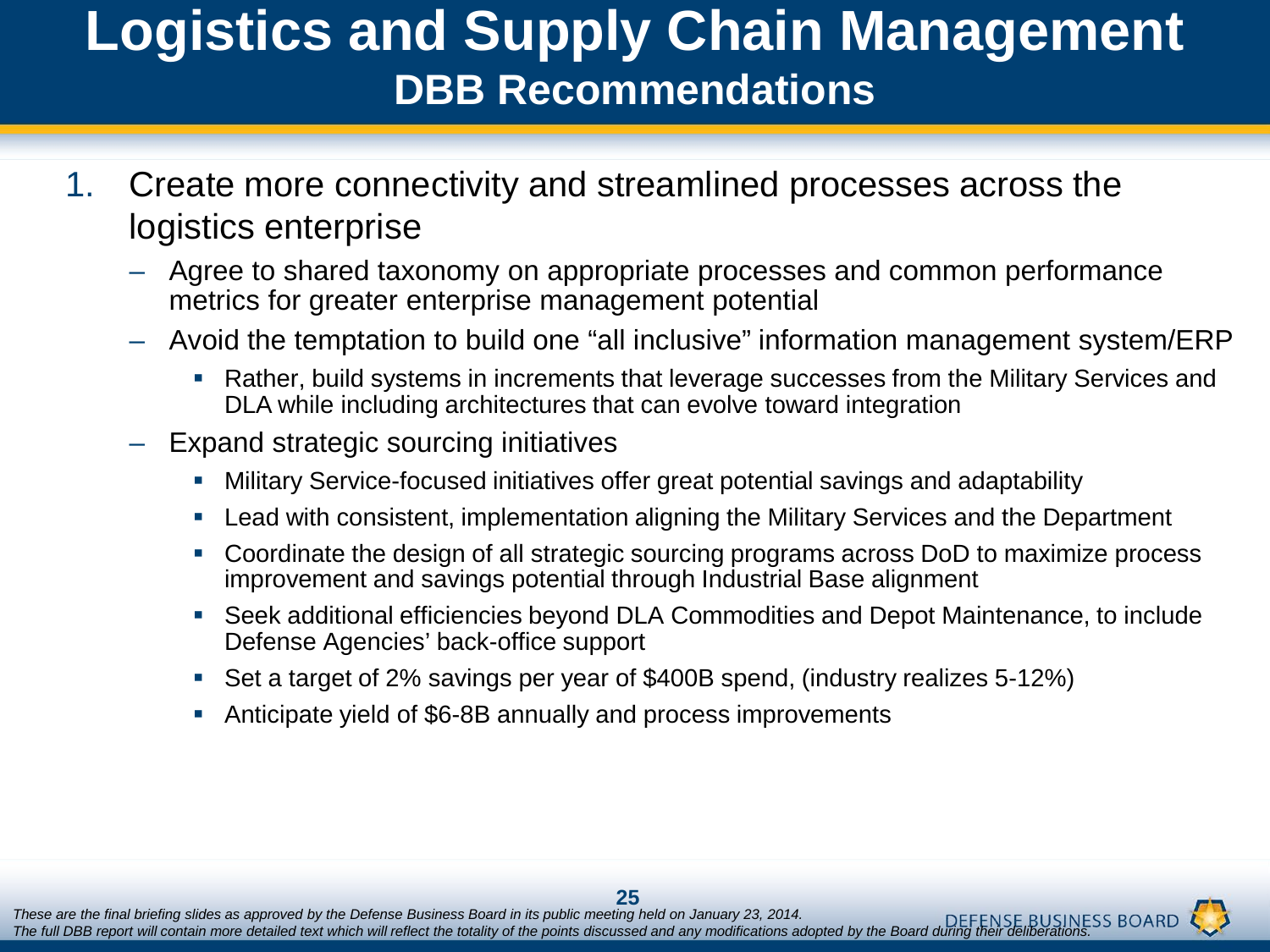### **Logistics and Supply Chain Management DBB Recommendations**

- 2. Continue to reduce excess depot and warehouse infrastructure and maintenance costs
	- Expand excess inventory initiative; Reducing to 5% excess would yield \$2-3B
	- Aggressively consolidate depots to achieve efficiencies and reduce O&M costs
		- **Target a goal of 50% reduction in Military Services' warehouse space\* infrastructure**
		- Services to pursue SNO-like efficiencies together to yield \$1-2B
	- Target 10% reduction in maintenance and related infrastructure, facilitated by troop draw-down, to potentially yield \$8B of \$79.5B FY2012 maintenance costs
	- Use Base Realignment and Closure (BRAC) authority to eliminate and dispose of additional excess infrastructure and streamline the supply chain
		- Articulate to Congress the possible trades from otherwise inefficient "carrying costs"
		- Annual savings, based on earlier BRAC results, could yield \$10B over 20 years (DoD testimony – House Armed Services Committee) – early years to yield \$1-2B
	- Continue to experiment with emerging technologies to facilitate adoption of supply chain efficiencies while enhancing flexibility and adaptability needed by the Total Force

Savings through inventory and maintenance reductions, sourcing approaches and infrastructure could yield \$18-23B and increased readiness

\*Note: Recognize the Service controlled specialized inventory may make this challenging, but recommendation based on DLA experience

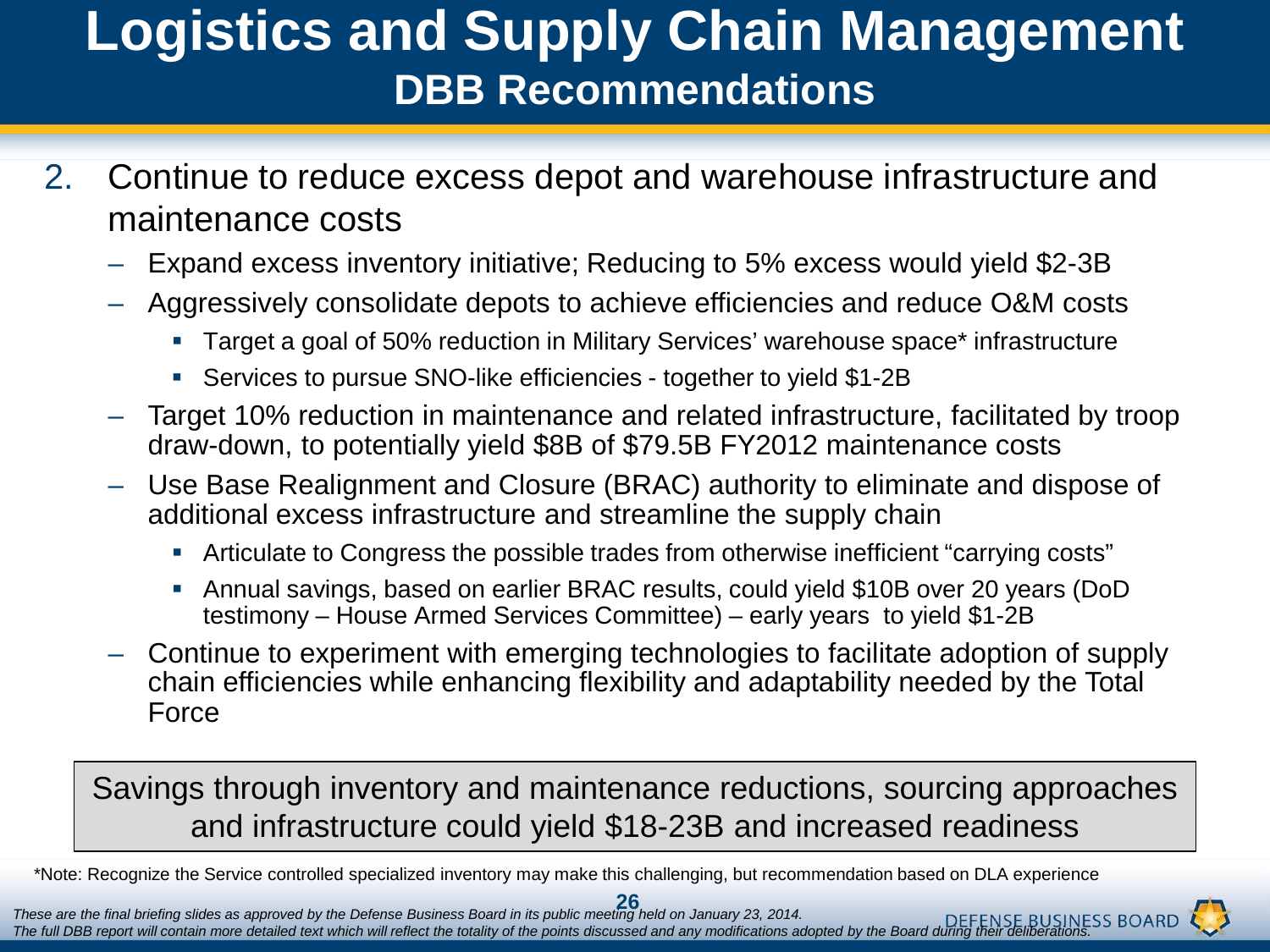# **Human Capital Management**

- Represents a major cost and value driver in most organizations
- Two specific areas requiring immediate attention
	- Staffing, Layers, and Spans of Control
	- Military Compensation
- As currently constituted, both are increasingly unaffordable without transformational change

What we heard from current and former defense leaders: "If I want to guarantee the future, I look to the **people side**."

-- ADM Mike Mullen, former Chairman of Joint Chiefs of Staff



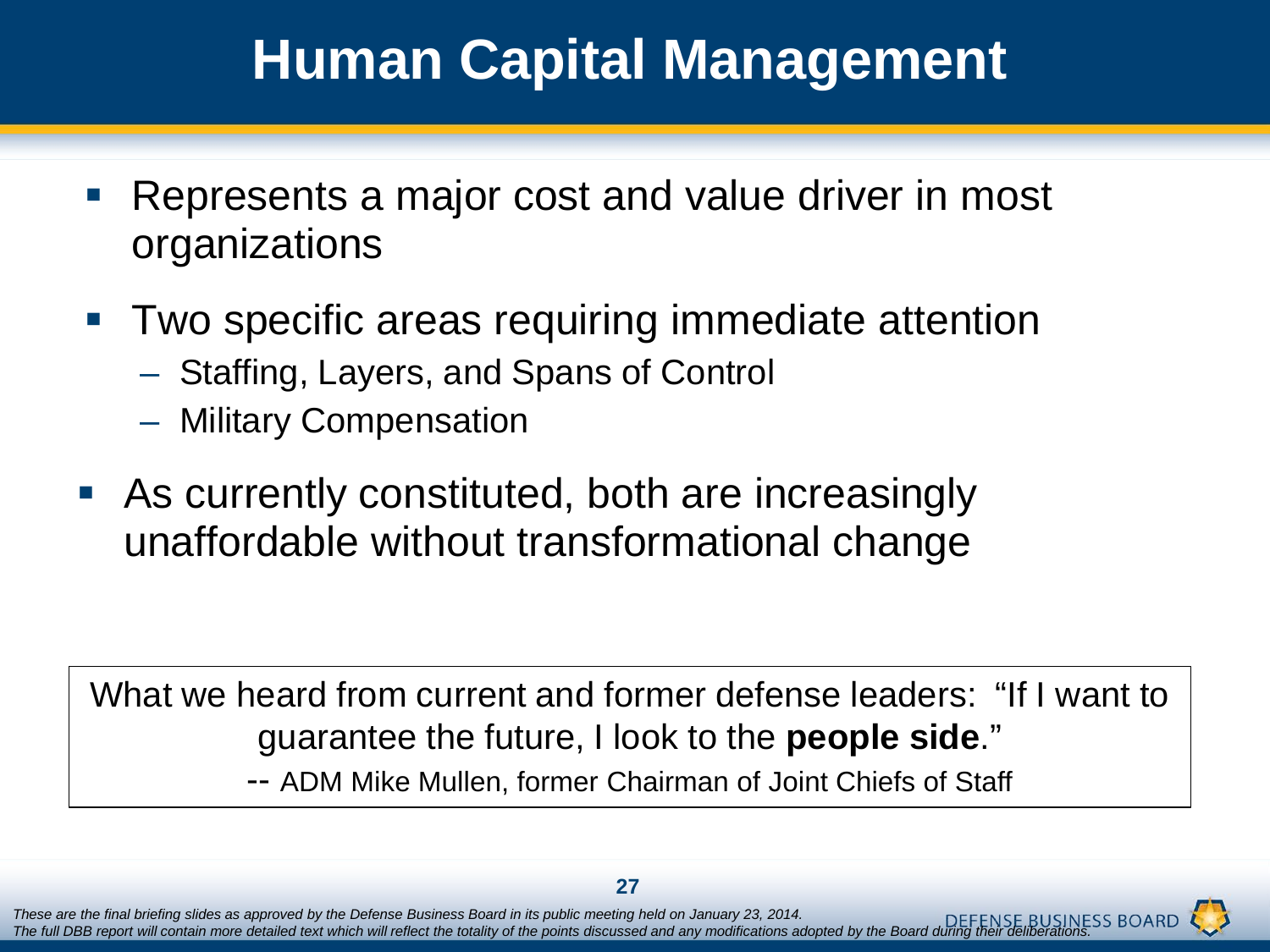### **Human Capital Management Staffing, Layers, and Spans of Control**

**Objective: Design and implement a DoD organization size and shape that optimizes speed, agility, and human resource total costs and is capable of operating within a VUCA environment**

| <b>Best Business Practice</b>                                                                                                                             | <b>Key Benefits</b>                                                                                                                                              |
|-----------------------------------------------------------------------------------------------------------------------------------------------------------|------------------------------------------------------------------------------------------------------------------------------------------------------------------|
| Degree of change (incremental,<br>transitional, transformational) and timing<br>defined by strategic plan                                                 | Incremental to transformational change yields<br>20-30% headcount reduction                                                                                      |
| Core work activities optimized; non-core<br>eliminated/outsourced to "Best Provider"                                                                      | Core to non-core work ratio shifted from 55:45<br>to 70:30 through delayering, increasing spans<br>of control and elimination/outsourcing of non-<br>core work   |
| Multi-year roadmaps and milestones<br>established. Supported by a strong<br>Program Management Office (PMO) and<br>senior leadership oversight            | Improves transformational change success<br>rate to 70%                                                                                                          |
| Organization effectiveness and efficiency<br>underpinned by fewer "touch points",<br>common language, core operating<br>processes, and data architectures | Enables speed and agility<br>Critical decision making cycle times reduced<br>$\blacksquare$<br>from months to weeks<br>Product development cycles reduced by 20% |
| Continuous and compelling<br>communication to employees                                                                                                   | Re-engineered work more precise through<br>strong employee engagement                                                                                            |

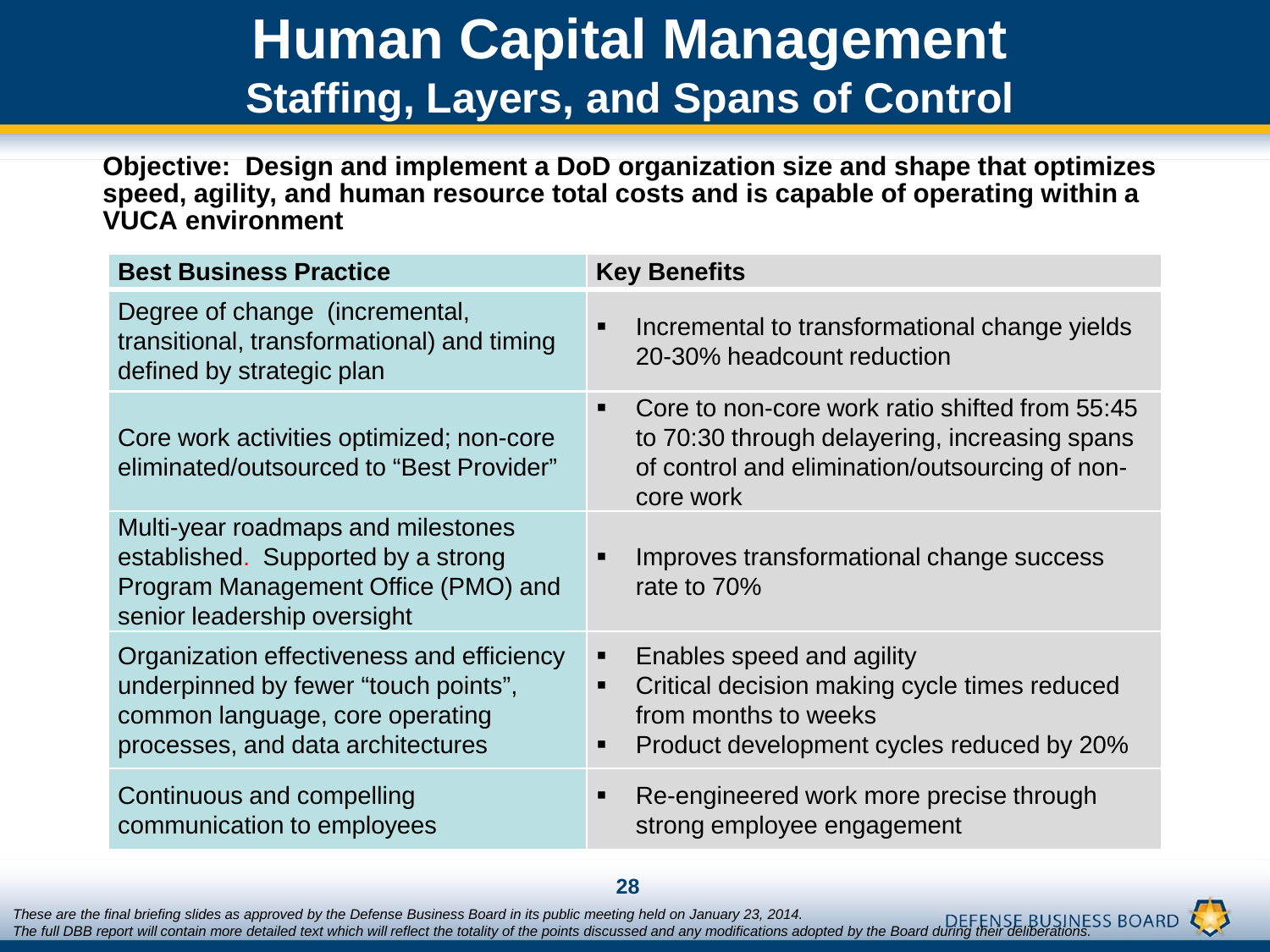### **Human Capital Management Staffing, Layers, and Spans of Control**

#### **Best Business Practices: Transformation Examples**

#### $\blacksquare$  IBM

- Re-engineered their Business model and critical processes to support enterprise leveraging and a transformed portfolio
- Significant delayering at the senior and middle management levels as well as headcount reductions (~150k employees) was required to accomplish the change
- Transformation resulted in return to strong profitable growth, market cap, and a sustained competitive business model

#### GE

- Through process re-engineering, strong cultural interventions, and change management, layers reduced from 12 to 6 and spans of control increased from 3 to 10
- Positioned company to take advantage of new portfolio and emerging market opportunities

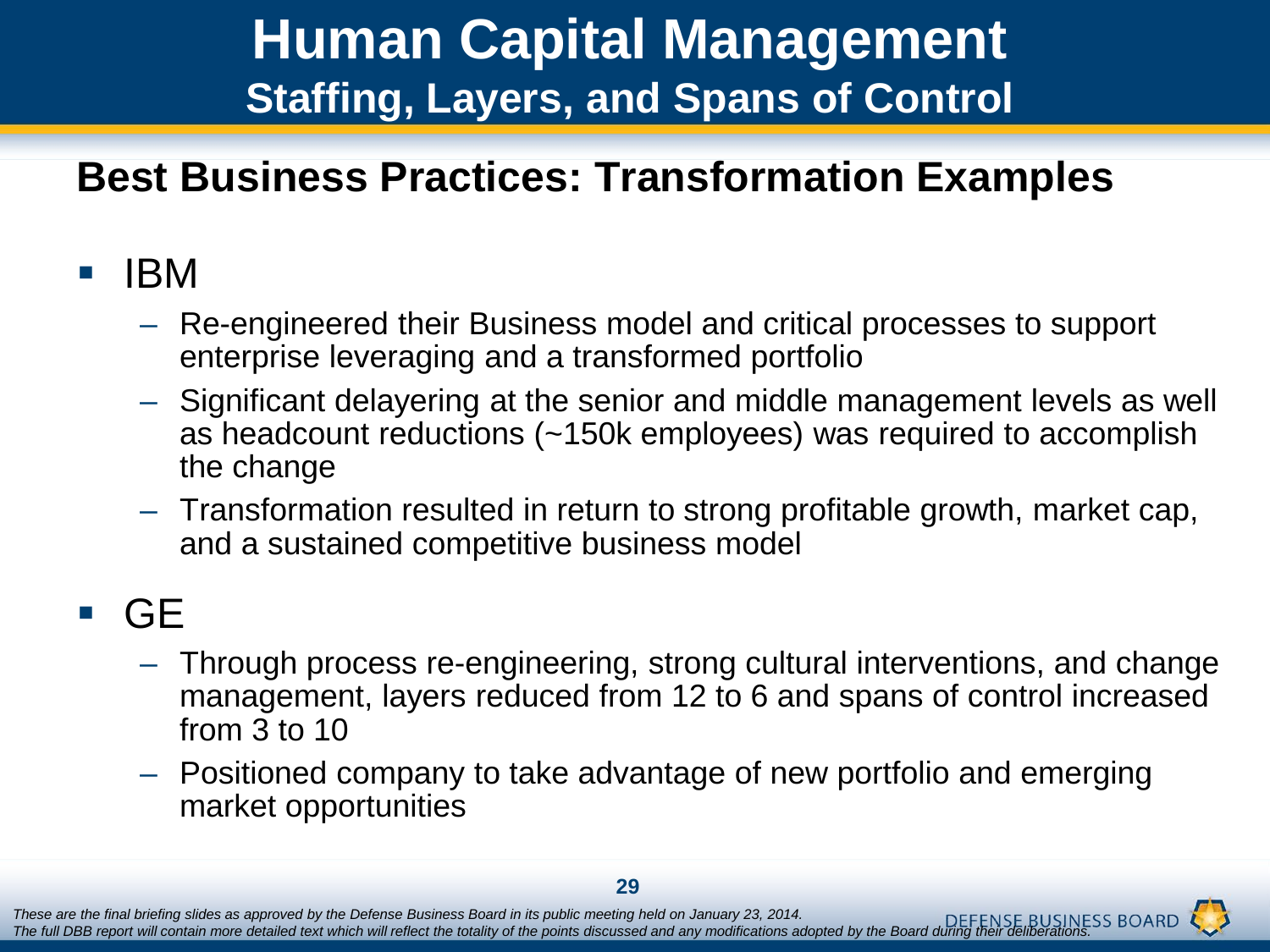#### **Human Capital Management Staffing, Layers, and Spans of Control**



Source: FY2014 DoD Comptroller Greenbook; in FY12 current dollars

*These are the final briefing slides as approved by the Defense Business Board in its public meeting held on January 23, 2014.* The full DBB report will contain more detailed text which will reflect the totality of the points discussed and any modifications adopted by the Board during their deliberations.

**30**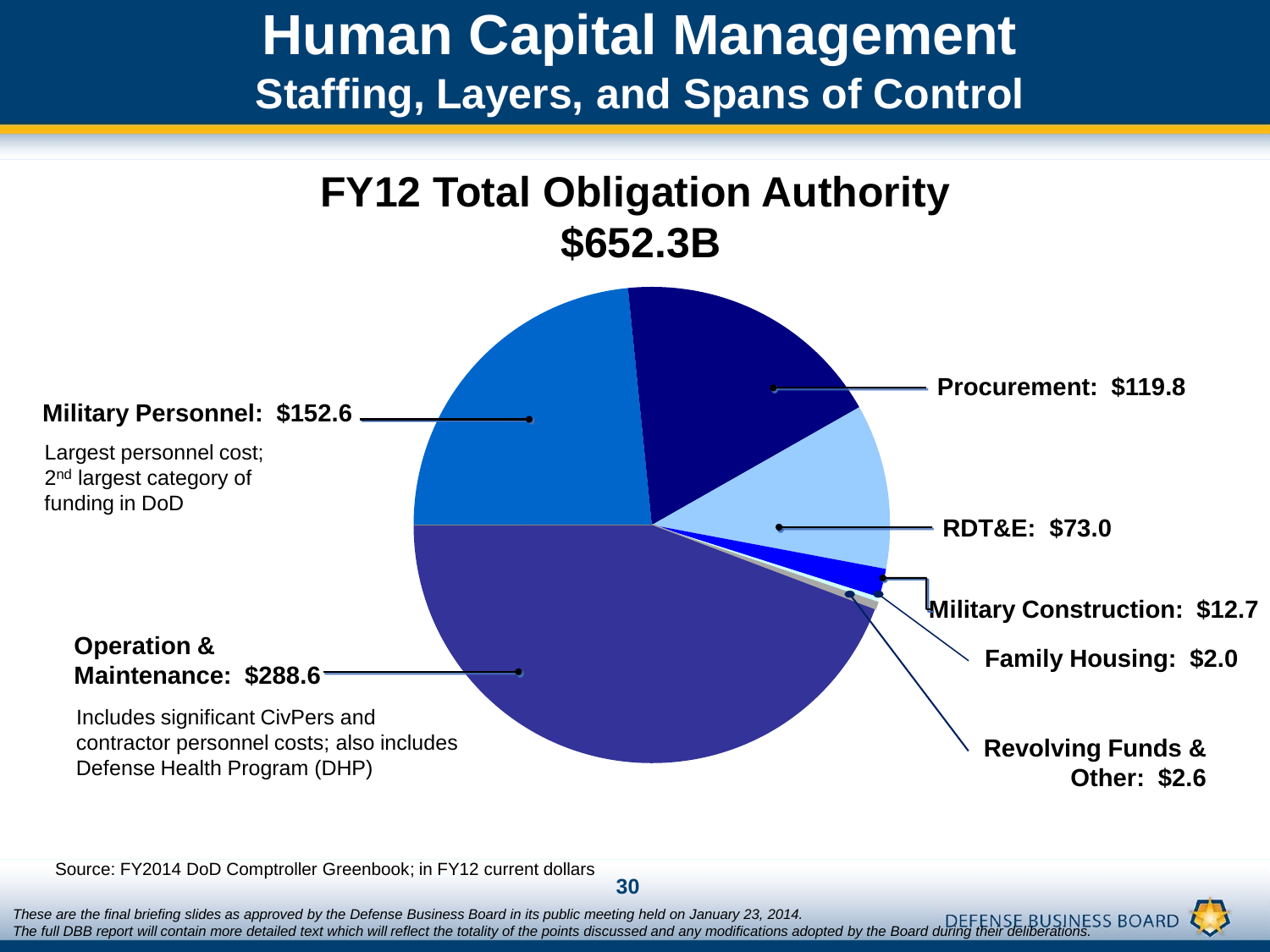### **Human Capital Management Staffing, Layers, and Spans of Control - DoD Today**

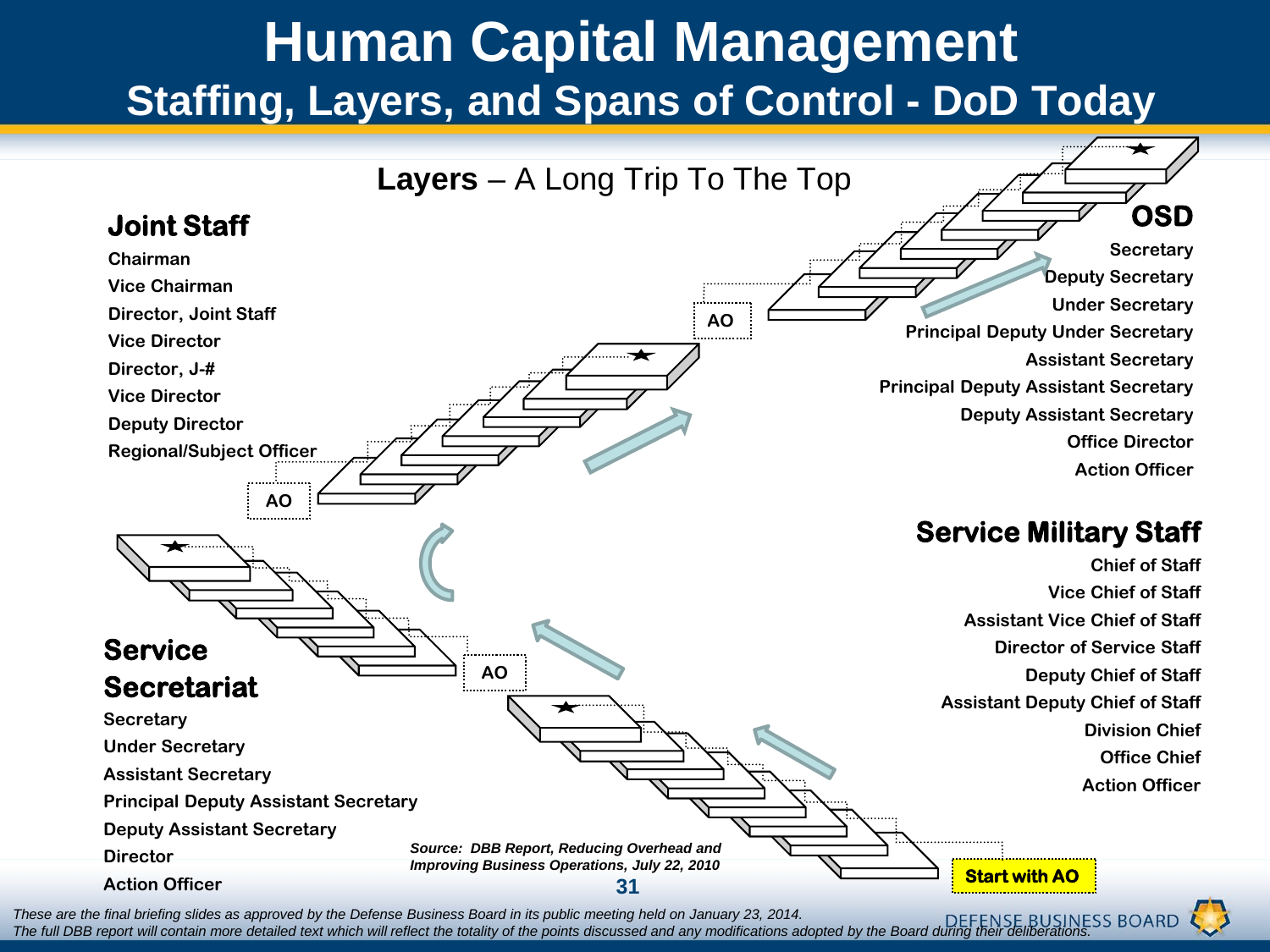### **Human Capital Management Staffing, Layers, and Spans of Control - DoD Today**

- Targeted initiatives have resulted in streamlined operations, reductions in headcount and operating costs, but insufficient to meet current sequestration expectations
- Continued excess layers and costs as demonstrated by: deputies with deputies, GS-15s reporting to GS-15s, spans of control of only 1-3 staff
- DEPSECDEF initiative (7/31/13 memo) to reduce HQ staff by 20% indicates continued commitment to cost management. However:
	- Only covers a small percentage of the people costs embedded in overhead activities
	- Can offer near-term cost savings, although not the most efficient approach long-term
	- Across the board cuts without re-engineering the work have potential for increased resource costs over time
	- Services have followed DEPSECDEF lead with decentralized initiatives to accomplish targets
- Numerous examples of re-engineering operating processes at the decentralized level exist but this approach runs the risk of sub-optimizing the required changes for future DoD effectiveness

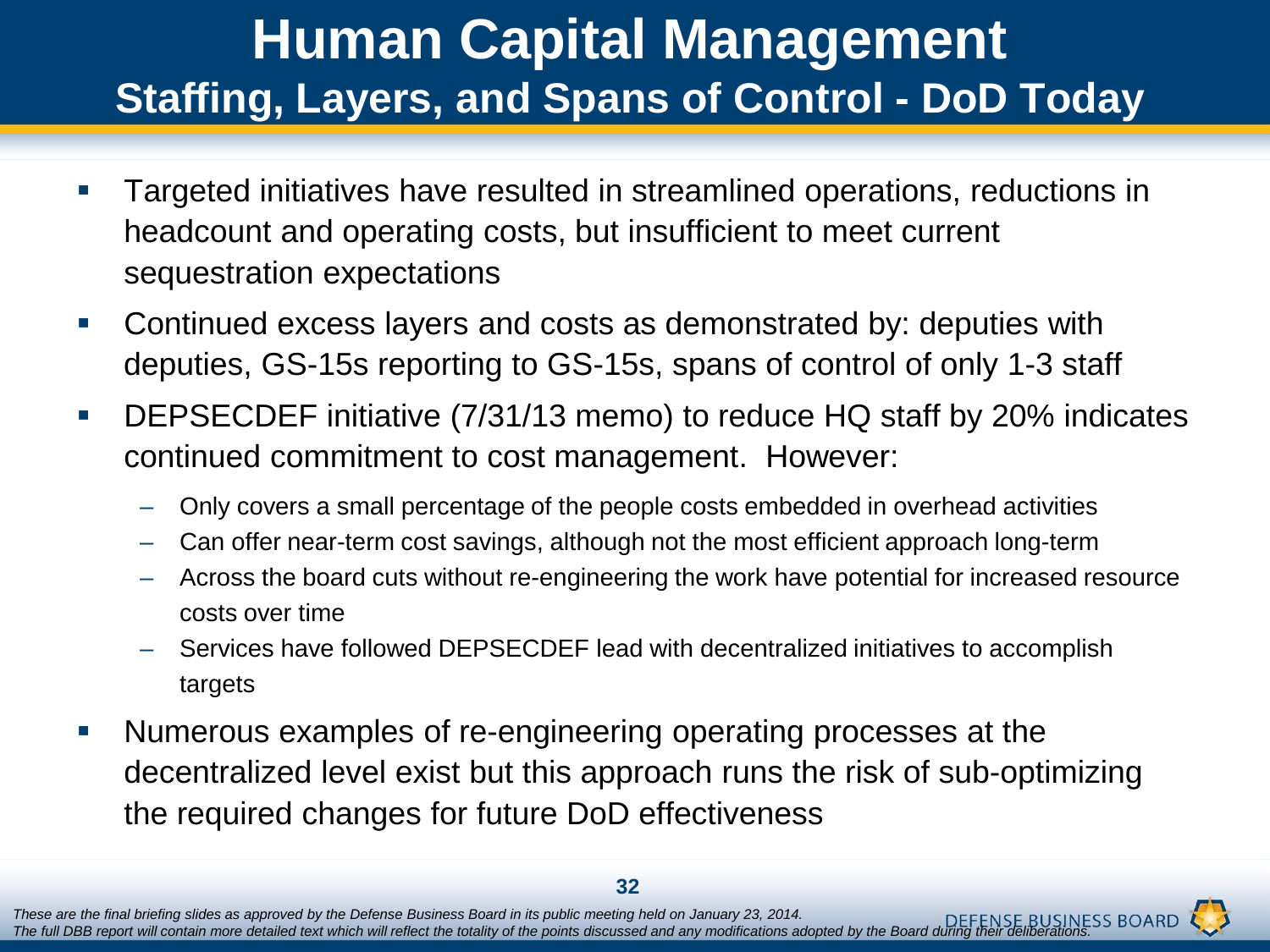### **Human Capital Management Staffing, Layers, and Spans of Control - Recommendations**

- 1. Commit to transformational change (5+ years) with strong program management and senior leadership oversight
- 2. Execute in "Waves" for manageability and sustainability
	- Wave 1: **Incremental** initiatives that yield immediate headcount reduction and cost savings
	- Wave 2: **Transitional** initiatives that align and leverage core business processes that yield further efficiencies and effectiveness. Enables readiness for implementing fundamental changes informed by DoD
	- Wave 3: **Transformational** initiatives that enable future mission capability per DoD's future strategy
- 3. Target a Milpers/Civpers/Contract Services cost and population "mix" ratio that would yield \$8B savings per year by 2018
- 4. Fully utilize the performance management system for SES accountability

#### **Estimated Savings: \$5-8B annually**

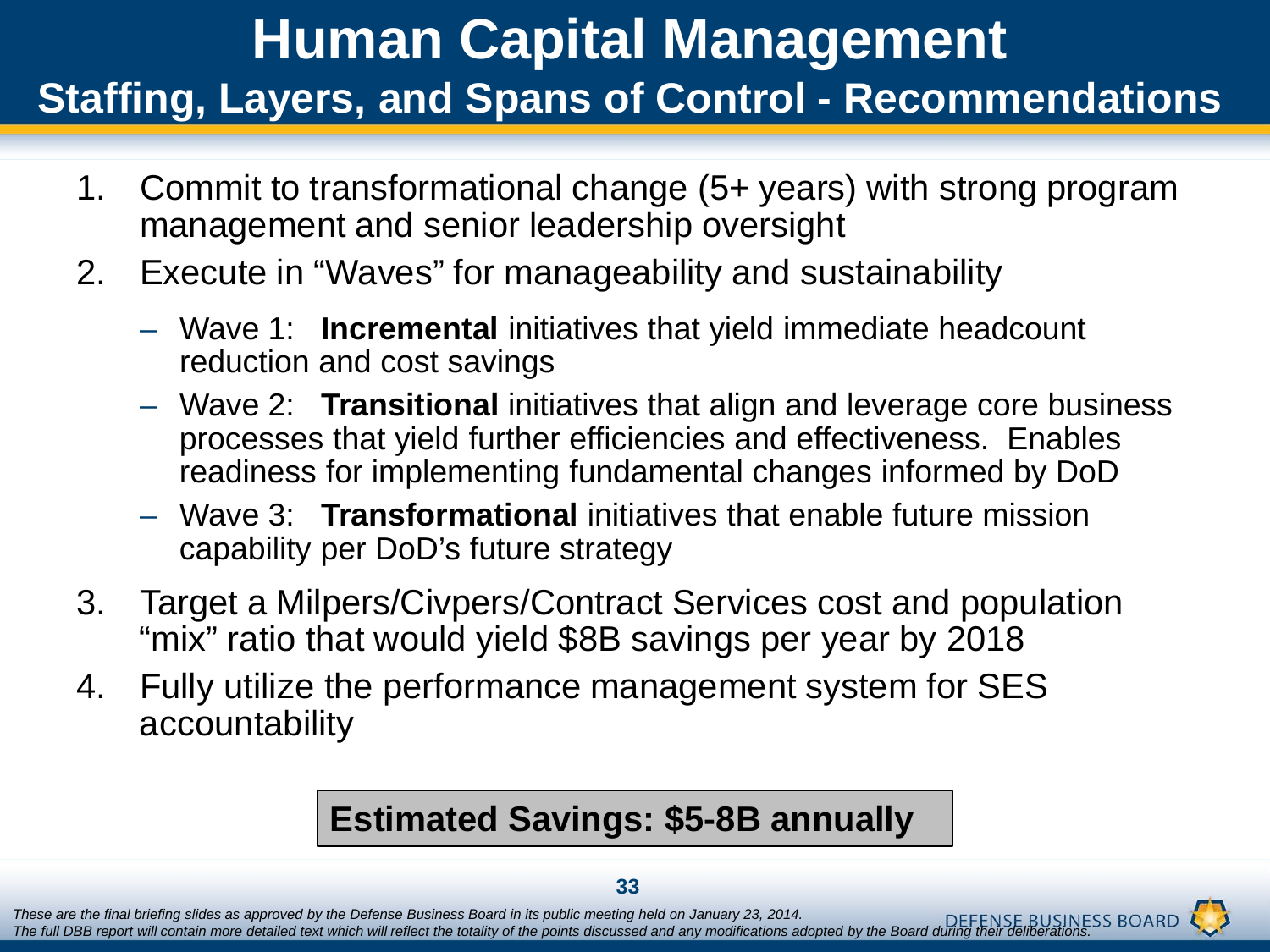#### **Human Capital Management DBB Recommendations**

**Staffing, Layers, and Spans of Control**

#### **Wave 1 Incremental (0-2 years): Increasing Core / Non-Core Work Ratio**

- Immediately expand the HQ staff initiative (7/31/13 memo) across the **Department** 
	- − All indirect organizations (overhead or tail) should reduce headcount costs at a 20% level consistent with HQ over a two year period
	- − Non-core work should be scrutinized for elimination or sourced to the "Best Provider"
	- − Establish span of control guidance to reduce redundancy and administrative costs (e.g., set a minimum of 1:5. Roles with less than 5 direct reports should be scrutinized, eliminated, and/or staff merged into larger groups)
		- Develop guidance to eliminate positions that report to someone at the same GS or military level (e.g. GS-15 reporting to another GS-15 should be eliminated)
		- Target a 2 management layer reduction for each organization
	- − Identify those statutes, personnel policies and business practices that incent managers to utilize manpower inefficiently. Work with Congress to refine or eliminate
		- **34** • Wherever possible eliminate Milpers doing civilian work and contractors performing work that could be done by Civpers (e.g., Combatant Commands)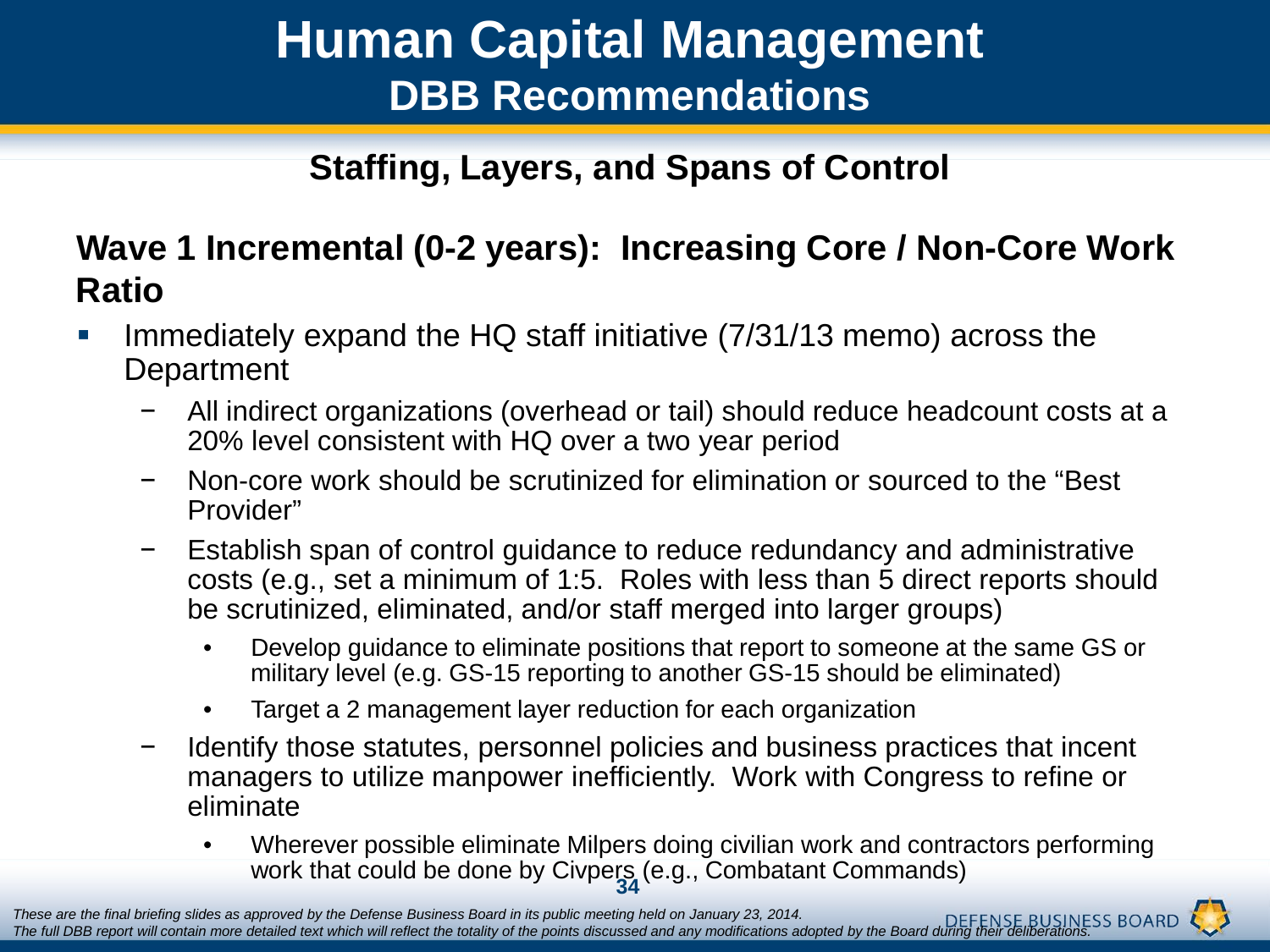#### **Human Capital Management DBB Recommendations**

#### **Staffing, Layers, and Spans of Control**

#### **Wave 2 Transitional (1-3 years): Aligning and Leveraging Core Business Processes**

- Within the Defense Agencies and Field Activities, identify and map those core business processes (e.g., logistics and supply chain, personnel) that could be aligned and leveraged to both reduce costs and increase effectiveness of service delivery
- Gap fit current organization size and shape with transitional state to develop an implementation roadmap and assure affordability within a targeted cost and population mix ratio
- Diligently deploy common language, operating processes, metrics, and data architectures
- Target an additional 10% reduction in headcount costs and an additional 2 layers of management

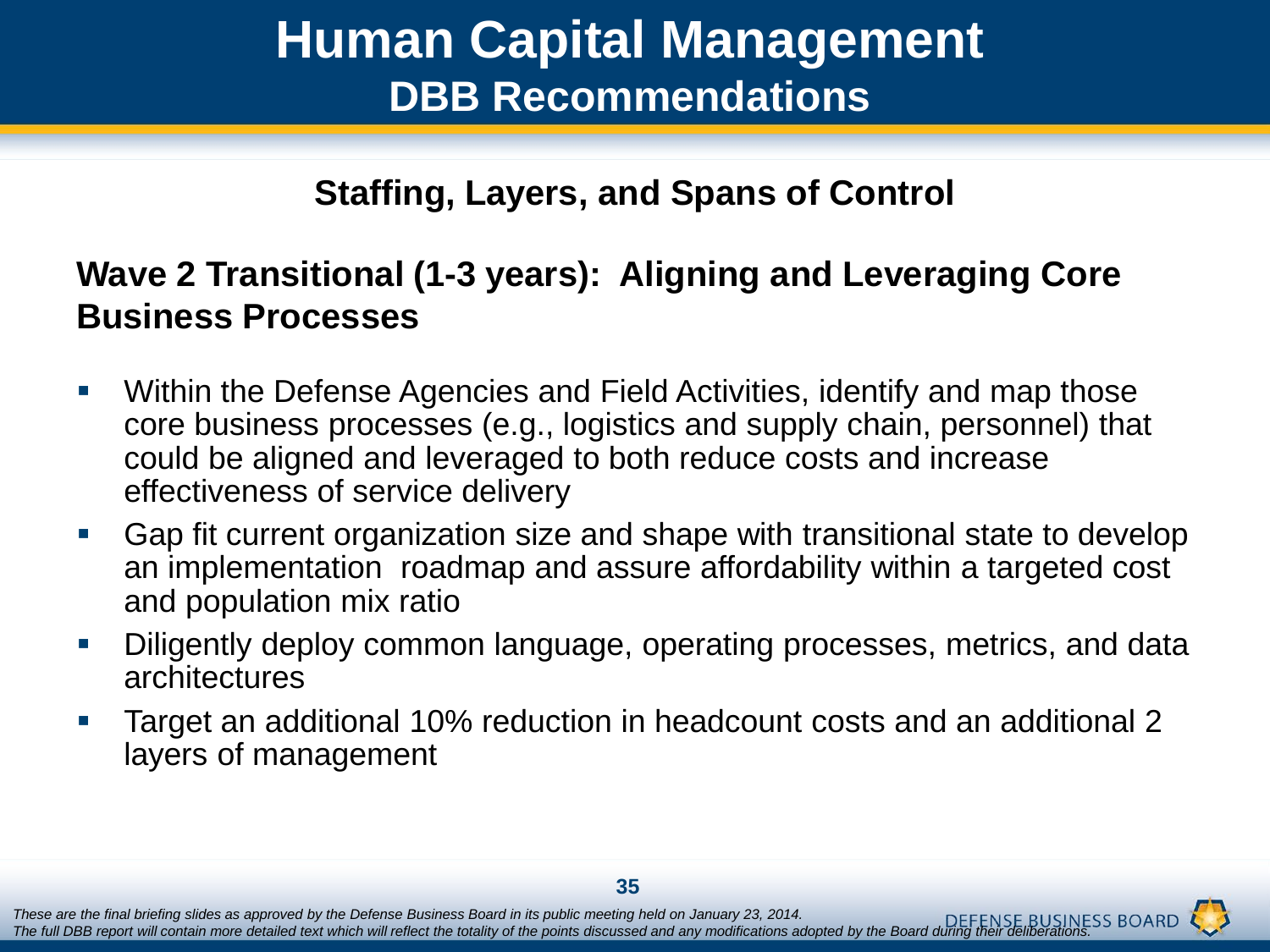#### **Human Capital Management DBB Recommendations**

#### **Staffing, Layers, and Spans of Control**

#### **Wave 3 Transformational (3-5+ years): Aligning with Human Capital Management (HCM) Capability**

- Using the 2014 QDR output, define those future mission critical capabilities and points of interface between human capital, technology and the strategy
- Gap fit required changes to the transitional organization size and shape and identify changes to the cost and population mix ratio
- Develop a HCM plan to meet emerging skill and capability requirements. Plan should comprehend recruiting, retention and compensation strategies for meeting the future needs of the DoD workforce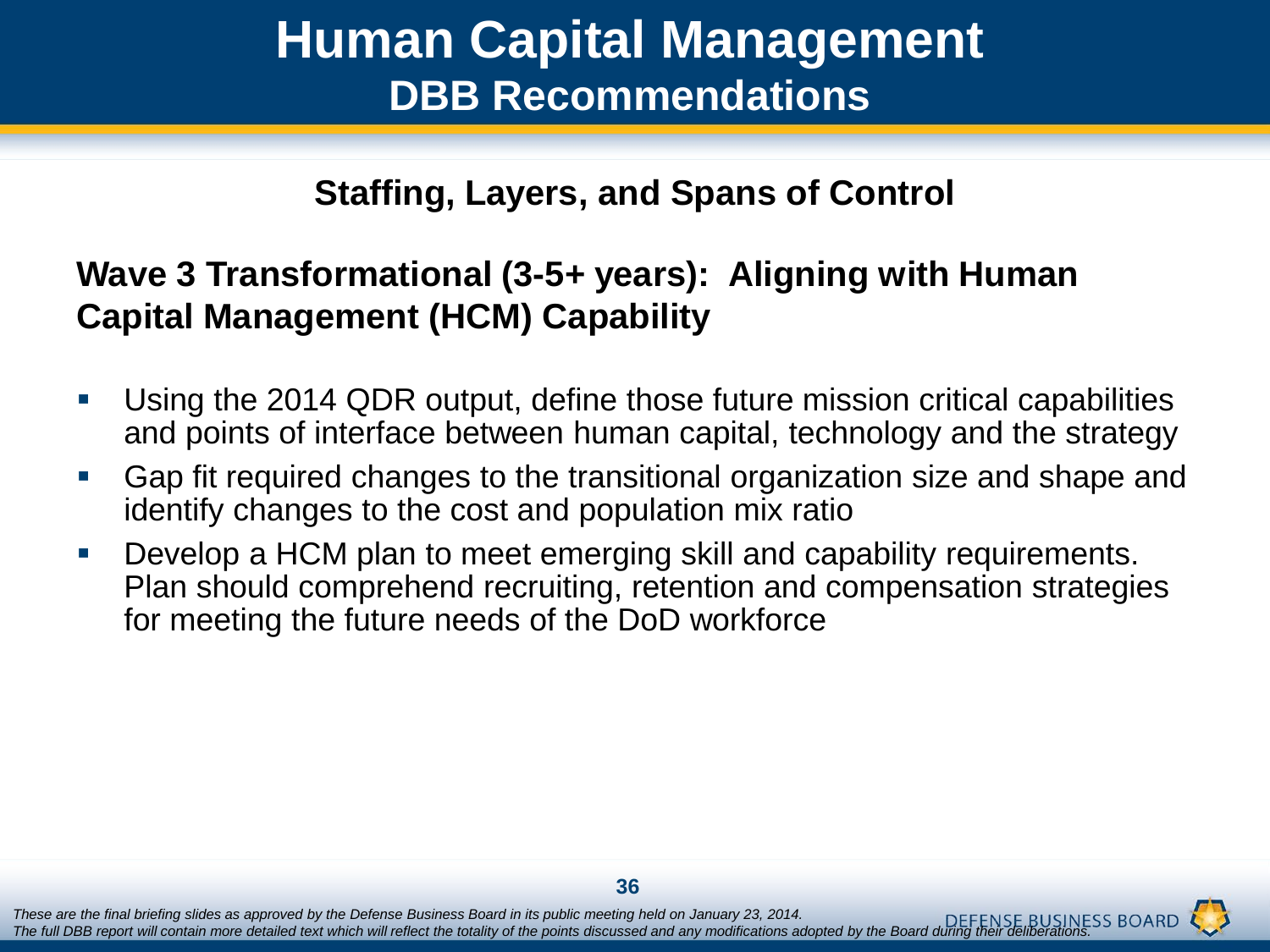#### **Human Capital Management Military Compensation**

**Objective: Affordable military compensation and benefits system that attracts and retains the best and brightest. Configured to meet the demands of the mission**

| <b>Best Business Practice</b>                                                                                 | <b>Key Benefits</b>                                                                                                                                                                                                                                                                                                                                                                                                                      |
|---------------------------------------------------------------------------------------------------------------|------------------------------------------------------------------------------------------------------------------------------------------------------------------------------------------------------------------------------------------------------------------------------------------------------------------------------------------------------------------------------------------------------------------------------------------|
| Strong alignment between compensation<br>and performance management systems                                   | Supports delivery of high performance and<br>٠<br>rewards for results                                                                                                                                                                                                                                                                                                                                                                    |
| Understanding compensation and benefit<br>value through the "lens" of the employee<br>using Conjoint Analysis | Provides a more objective platform to support<br>п<br>senior management in making compensation<br>and benefit tradeoff decisions. Note, a typical<br>US company wastes ~\$1500/employee/year on<br>compensation and benefits [8]<br>Provides best value opportunity to both<br>п<br>employer and employees. Often benefits are<br>over- or under-valued stemming from poor<br>understanding and/or inadequate<br>communication/marketing |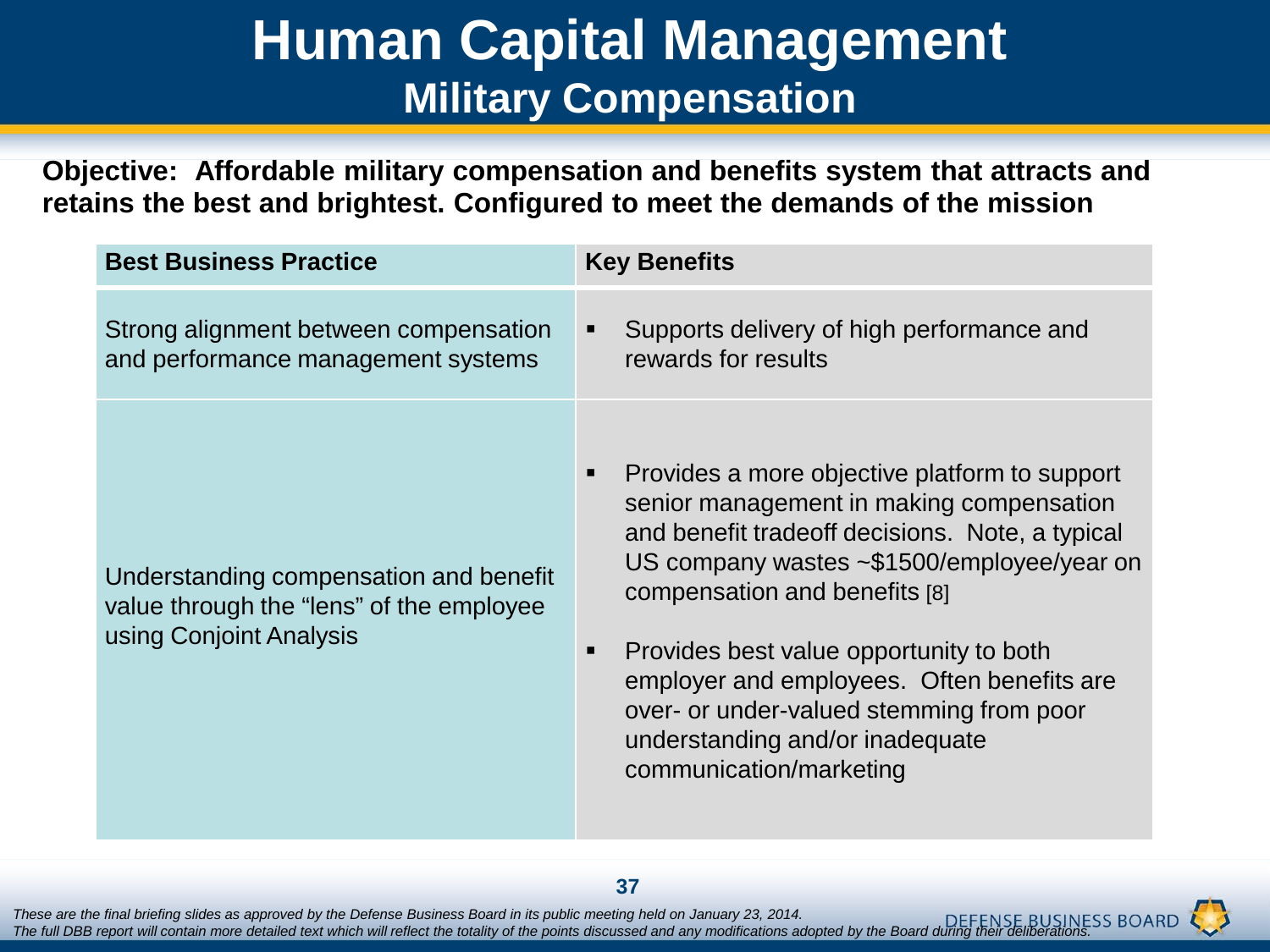### **Human Capital Management Military Compensation**

| <b>Best Business Practice</b>                                                                                                                  | <b>Key Benefits</b>                                                                                                                                                                                                                                                  |
|------------------------------------------------------------------------------------------------------------------------------------------------|----------------------------------------------------------------------------------------------------------------------------------------------------------------------------------------------------------------------------------------------------------------------|
| Transition to defined contribution plans from<br>defined benefit (DB) plans                                                                    | Reduces volatility of existing liabilities.<br>Provides employee flexibility/portability. Note, only<br>seven of the F100 companies still offer a traditional<br>DB plan to new hires. [9] Average private sector<br>pension contributions range from 4-12% per year |
| Changes to business strategy, and/or<br>organization structures accompanied by<br>targeted changes to the compensation system                  | Promotes greater organizational alignment and<br>efficiencies                                                                                                                                                                                                        |
| High and low performing employees are<br>compensated accordingly for their results<br>within a company – wide performance<br>management system | Incentivizes and rewards strong performers while<br>$\blacksquare$<br>providing valuable feedback to lower performing<br>employees                                                                                                                                   |
| Recognition of importance of benefits beyond<br>base pay (e.g., flexible working hours,<br>geographical location, work structure)              | Increases employee satisfaction and promotes<br>efficiencies<br>Allows for non-cash benefits to be incorporated into<br>$\blacksquare$<br>pay/benefits spectrum                                                                                                      |

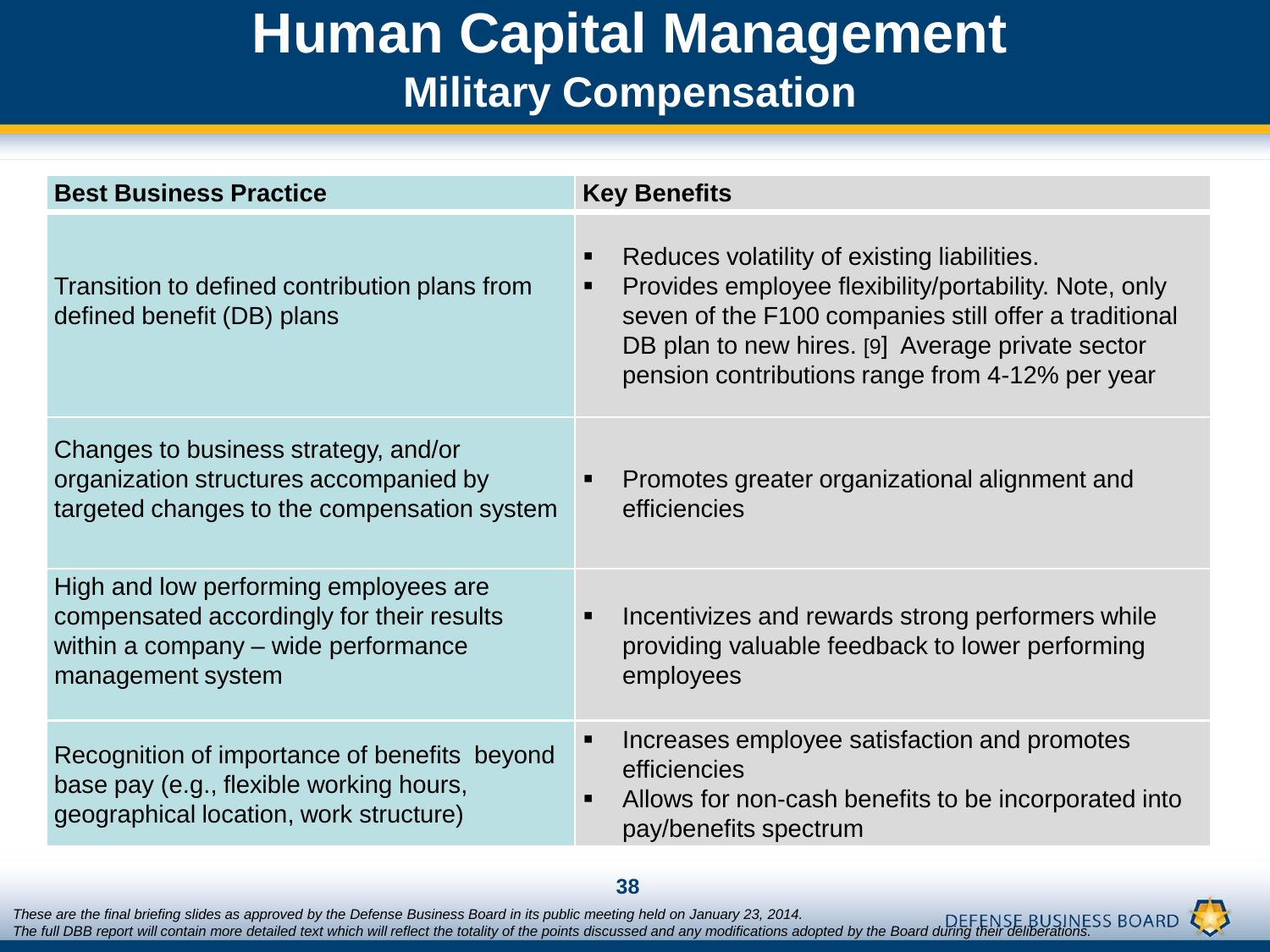### **Human Capital Management Military Compensation - DoD Today**

- **Legacy compensation and benefits systems were not adjusted to** support/sustain the All-Volunteer Force\*, resulting in
	- ‒ Military Service members not fully educated on the value of their benefits package
	- ‒ Legacy systems designed to support career personnel with little attention to the majority of Military Service members
	- ‒ Legacy systems ill-equipped to manage the talent attraction and retention requirements presented by the Iraq and Afghanistan wars leading to costly reactionary increases in compensation and benefits
- Consequently, DoD personnel costs are on an unsustainable trajectory; forecasted to consume the entire DoD 2030 budget putting at significant risk national security
	- ‒ Basic pay for the average service member from Jan 2002 to Jan 2010 increased by 29% adjusted for ECI (this includes previously planned restoration pay); housing allowances increased by 83%, and the subsistence (food) allowance increased by 40% in nominal dollars [10]
	- ‒ Enlisted and officer cash compensation is at the 90th and 83rd percentiles, respectively, when compared to civilians with comparable education. DoD goal has been 70th percentile [11, 12]
	- ‒ With the legacy pension structure of 20 year cliff vesting and a 2.5 multiplier (1.1 for private sector), only 17% of enlisted military personnel will receive a pension with a disproportionate vesting amongst the officer population (~40%) [11, 12, 13]

\*Note: Regular Military Compensation (RMC): 1962; Pension: 1965; transition to All-Volunteer Force: 1973

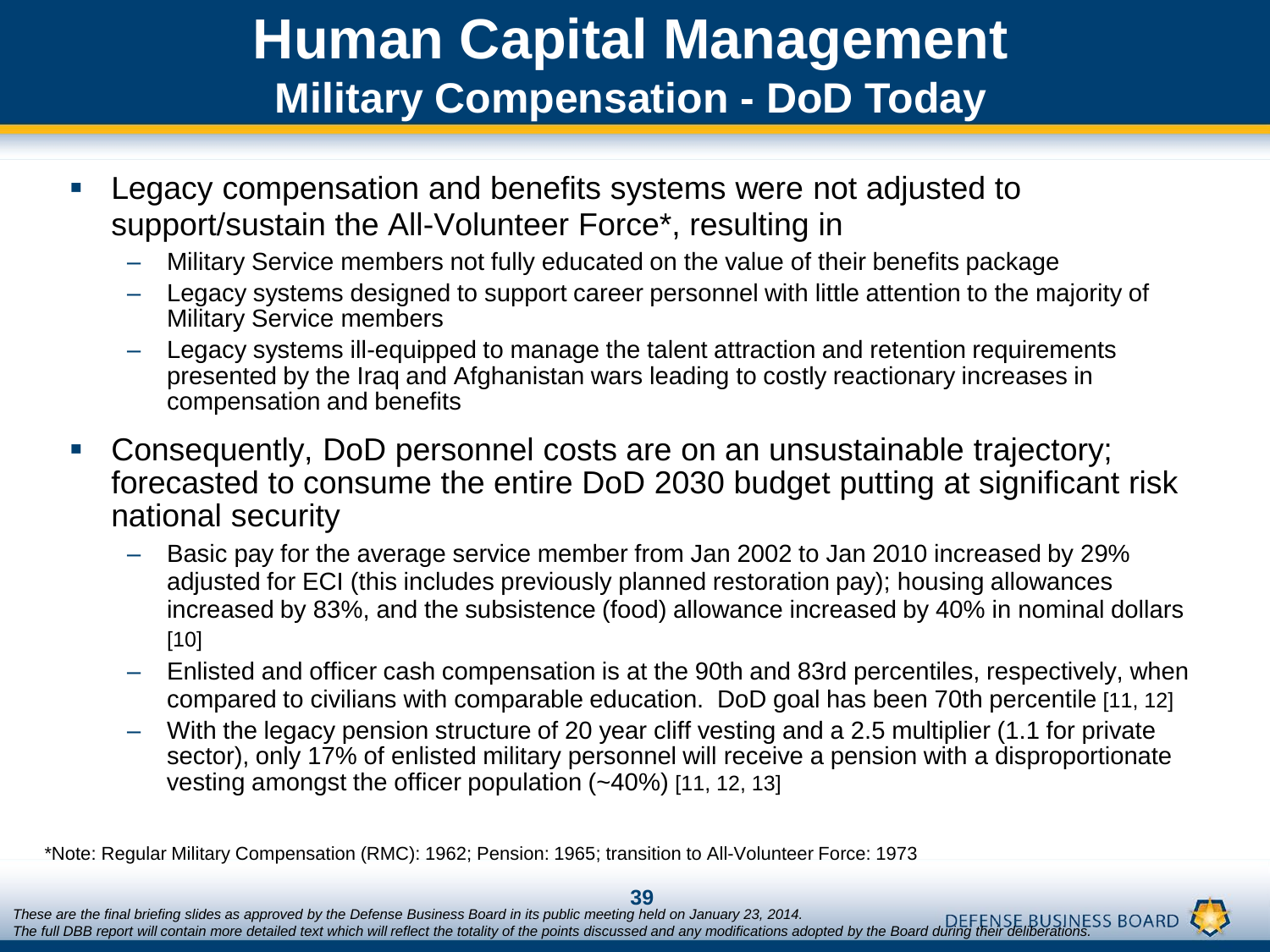### **Human Capital Management Military Compensation - DoD Today**

- Currently, for each dollar spent on basic pay, DoD contributes 33 cents to the Military Retirement Fund (MRF). In FY12, DoD and Treasury contributed \$21.9B and \$70.1B, respectively, to the MRF, for a net total of \$92B [14]
- As of FY2011, the MRF pension liability is  $\sim$ 70% unfunded  $^{[15]}$ 
	- Reduction of forces will slow future growth
- A recent statistically limited conjoint analysis [16] indicates DoD could benefit from utilizing this methodology on a larger scale to more fully understand what the current diverse workforce truly values. Findings requiring further validation:
	- A dollar spent increasing enlisted personnel basic pay has more than six times the impact than a dollar spent increasing senior officer basic pay
	- One-third of officers value commissaries as much or more than they cost compared to less than 6% of enlisted who value it in the same manner
	- Majority of Military Service members value military exchanges as much or more than they cost
	- More than 75% of junior officers and 99% of all other rank groups do not value child, youth, and school services as much as it costs to provide

*"Now that we are going to have an All Volunteer Force, we desperately need to address three critical components to support its success: military compensation, the up or out promotion structure, and military retirement."*  Thomas Gates, Chair of the All-Volunteer Force Study, February, 1970

*These are the final briefing slides as approved by the Defense Business Board in its public meeting held on January 23, 2014. The full DBB report will contain more detailed text which will reflect the totality of the points discussed and any modifications adopted by the Board during their deliberations.* **40 These are the final briefing slides as approved by the Defense Business Board in its public meeting held on January 23, 2014.**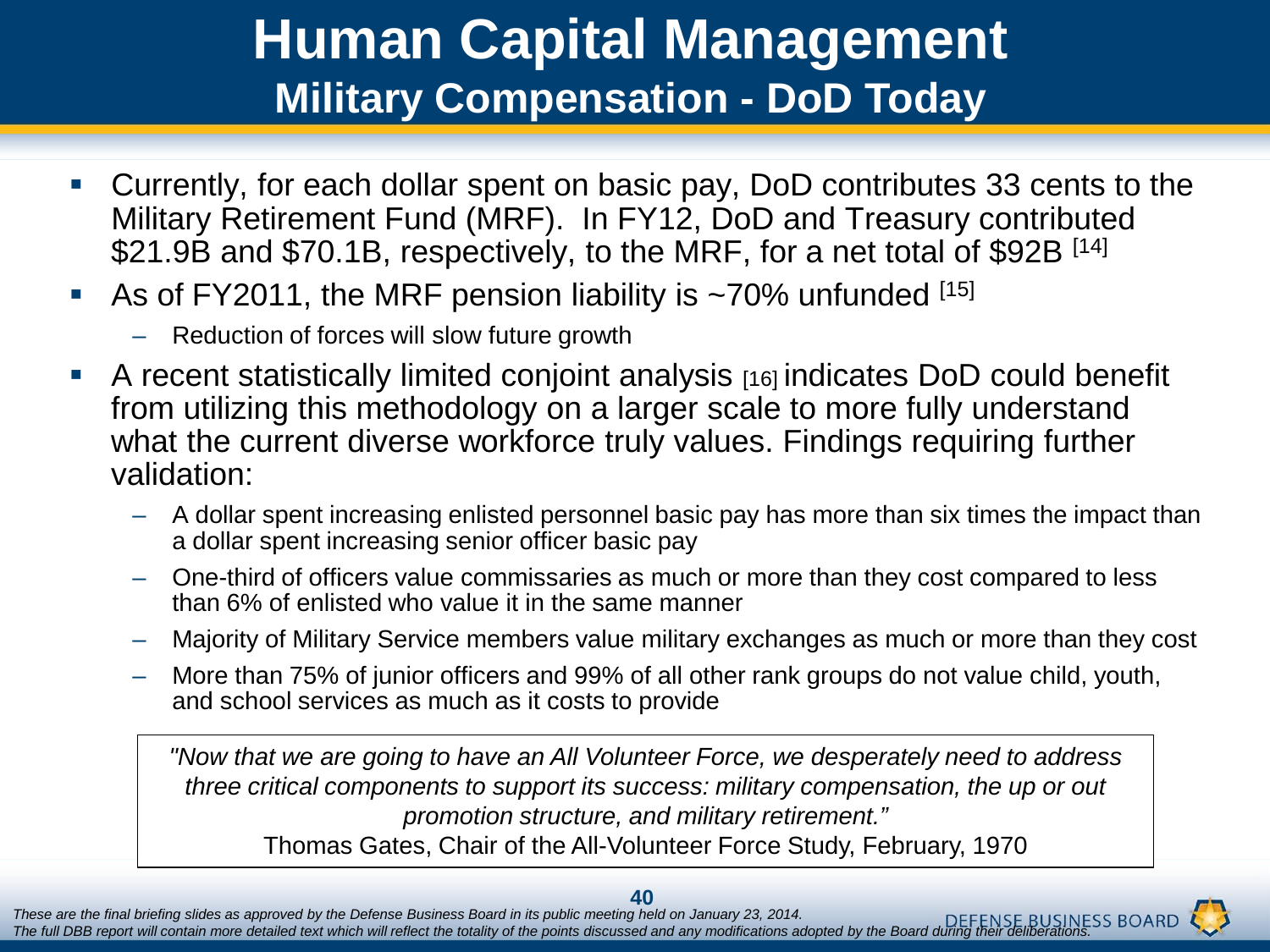#### **Human Capital Management Military Compensation - DoD Today**



#### **Source:** FY2014 DoD Comptroller Greenbook

*These are the final briefing slides as approved by the Defense Business Board in its public meeting held on January 23, 2014. The full DBB report will contain more detailed text which will reflect the totality of the points discussed and any modifications adopted by the Board during their deliberations.* 41 These are the final briefing slides as approved by the Defense Business Board in its public meeting held on January 23, 2014.

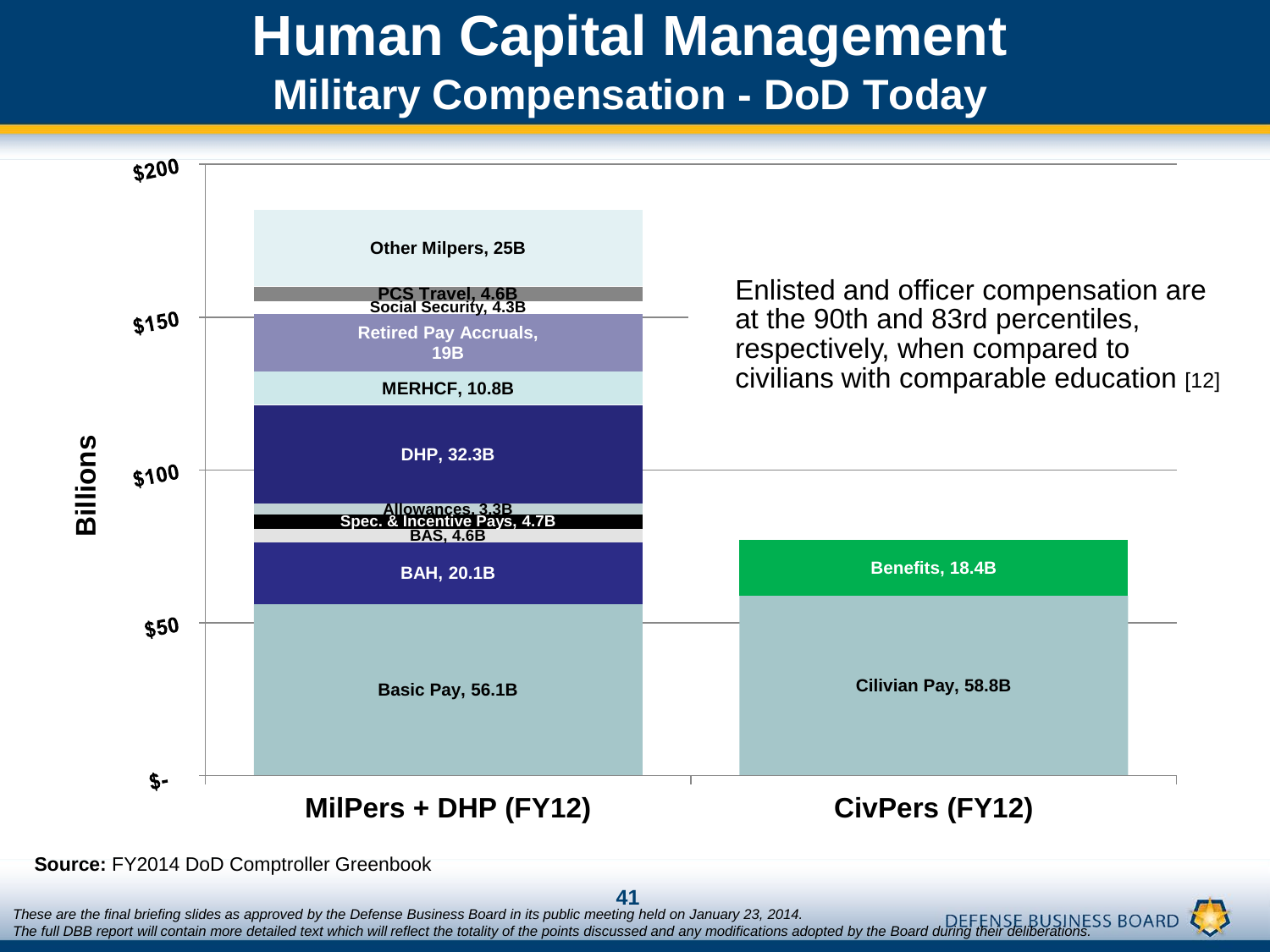### **Human Capital Management Military Compensation - Recommendations**

- 1. Develop and implement a Human Capital Management (HCM) plan that transitions over the next 5 years to a compensation and benefits framework that is sustainable and supports the attraction and retention requirements of the All -Volunteer Workforce
	- Define the near and long-term talent retention requirements from enlistment to retirement (e.g., Army enlisted personnel ~4 years vs. Air Force pilots to 20 year retirement) to develop a framework for delivering value and retentive capability to service personnel during their tenure
	- Using the retention requirement framework, address compensation and benefits as a system, not simply individual products (RMC, bonuses, special pay, retirement, commissary, healthcare, etc.)
	- Develop and administer statistically significant multi-cohort conjoint analyses in FY14. Learn from the current system and beyond what compensation and benefit element combinations (tangible and intangible) have the highest perceived value within the various groups
	- Design a flexible HCM system to be competitive with the private sector for attraction and retention of needed talent
		- Manage unsustainable basic pay "creep", through continued utilization of targeted bonuses and incentives to meet requirements. Employ analytical modeling to assure best value and avoid overpaying

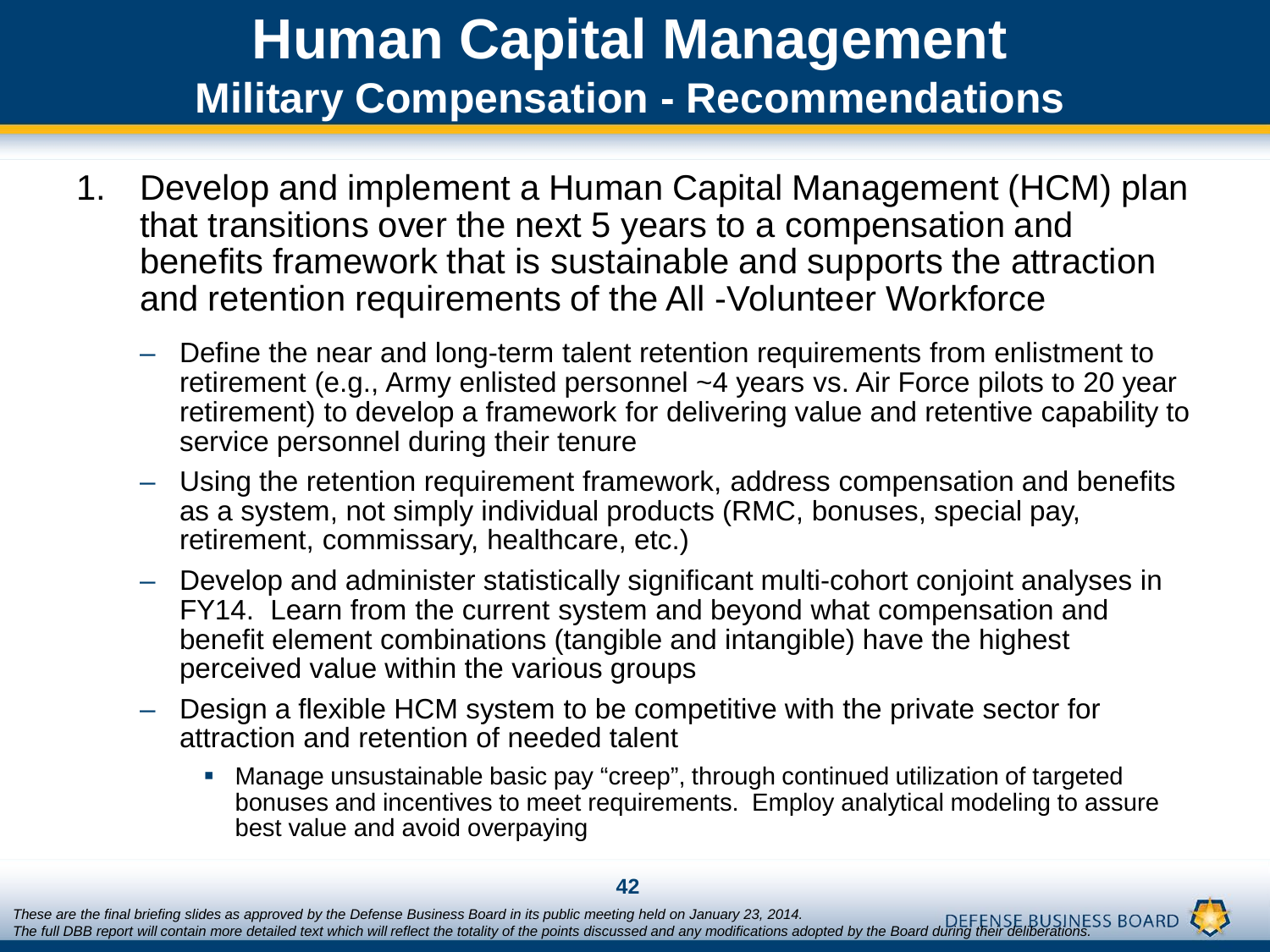#### **Human Capital Management Military Compensation - Recommendations**

- 2. Utilize the current force draw down to make near-term reasonable adjustments to the "premium" difference between the military and private sector compensation
	- Rigorously communicate and educate personnel on the value of their total compensation and benefits package (improve pay stub information, annual summary of total benefits paid, etc.)
	- Slow basic pay growth rate by implementing DoD recommended pay raise schedule: 0.5% (2015), 1.0% (2016), 1.55% (2017) [11]
		- Opportunity: basic pay would remain relatively flat over this time period and below projected Employment Cost Index levels. Reduced accrual payments into the MRF
	- Evaluate reinstating cost sharing for housing allowances to both reduce costs and incent service members to utilize recently renovated government housing with a goal of saving 10% of the costs (approximately \$11B over ten years) [10]

Estimated Savings: \$6-25B over 10 years (dependent upon force size and required utilization of SRB's)

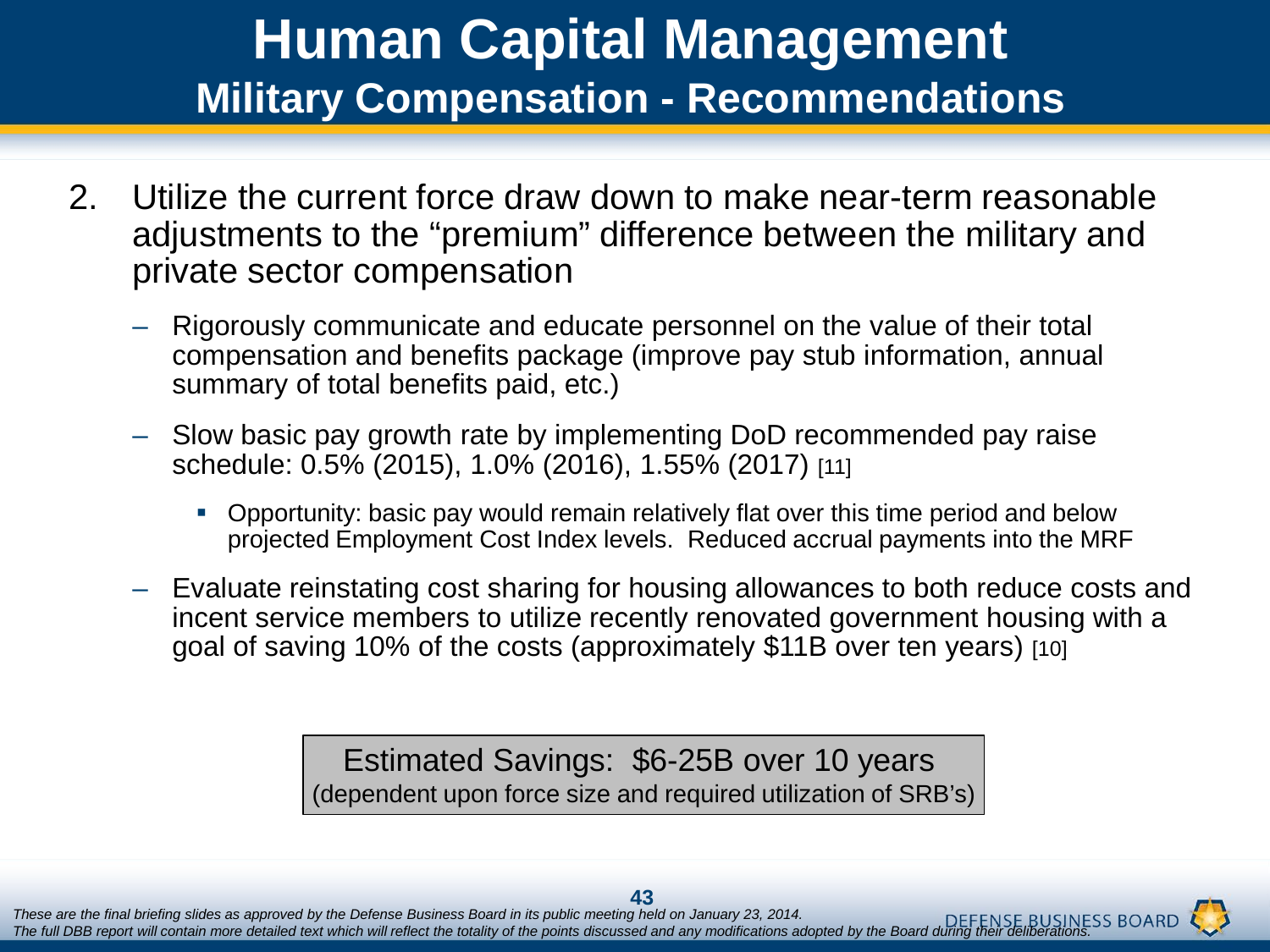### **Human Capital Management Military Compensation – Recommendations**

- 3. Work vigorously with Congress to address the unsustainable cost structure, fairness, and flexibility issues of the Military's Defined Benefit Retirement Plan
	- Adopt the DBB recommendation to create a Defined Contribution (DC) plan for new enlistments using the existing Military Thrift Savings Plan to include the following [13]
		- Service personnel under current DB plan grandfathered
		- Average vesting of 4 years, payout at age 60-65 with flexible payout options
		- Risk adjusted to recognize combat roles and hardship
		- Opportunity of ~\$0.5B reduced future fund liability by FY34 [13]
	- To support sustained affordability through transition, consider:
		- Index payout of retirement benefits to 67 years of age
		- Adjust benefit multiplier to 2.0 (40% of base pay) from present 2.5% (50% of base pay). Benchmarks: private sector 1.1, public and municipal 1.5, fire and police 2.0
		- Adjust High 3 computation to High 5
		- To further accelerate the transition to the DC plan, consider offering the choice for 1-15 year service members of freezing their accrual in the DB plan and opting into the DC plan (financial and conjoint analyses will confirm feasibility)

Estimated Savings: \$254B over 20 years

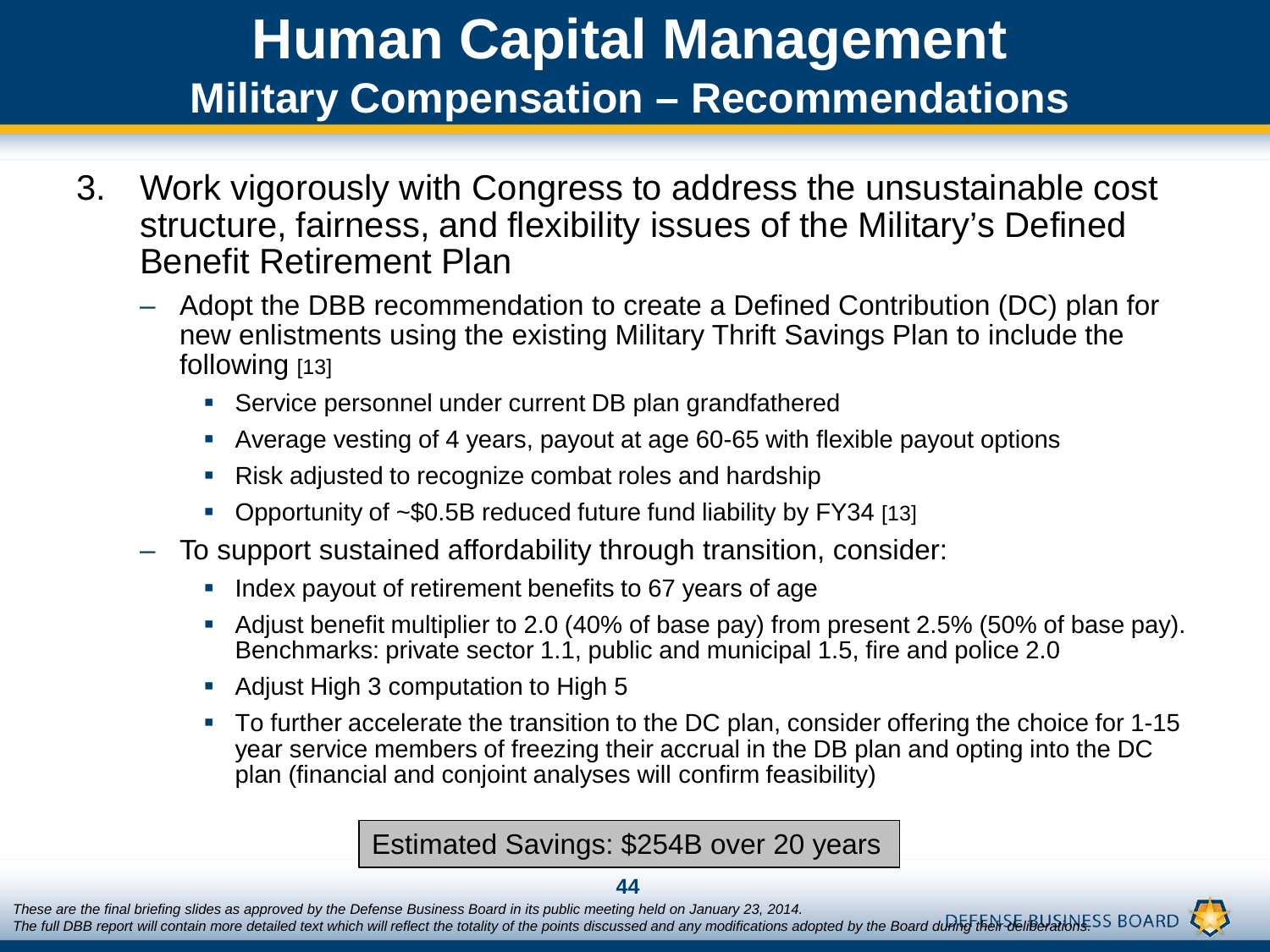# **Closing Remarks**

- The Department of Defense is facing one of the world's most demanding business process environments in an increasingly unpredictable environment
- Implementing the DBB recommendations would increase DoD efficiency. Net saving would be ~\$27-37B
- Implementing the DBB recommendations would also increase DoD flexibility and adaptability
- As the Services and Department make tough force structure choices in near term, an inward look at the 'Business of the Department' is important for the future health of our Nation's military capability and the All Volunteer Force
- **If the Summary: DBB has a two-stage management recommendation** 
	- **Short-Term**: Get the inefficient money out now! DoD faces up to \$54B annual reductions today!\*
	- **Mid/Longer-Term**: Transform DoD for continuous improvement in the new fiscal environment

\* Note: Pending Sequester and Budget Control Act implementation

**45**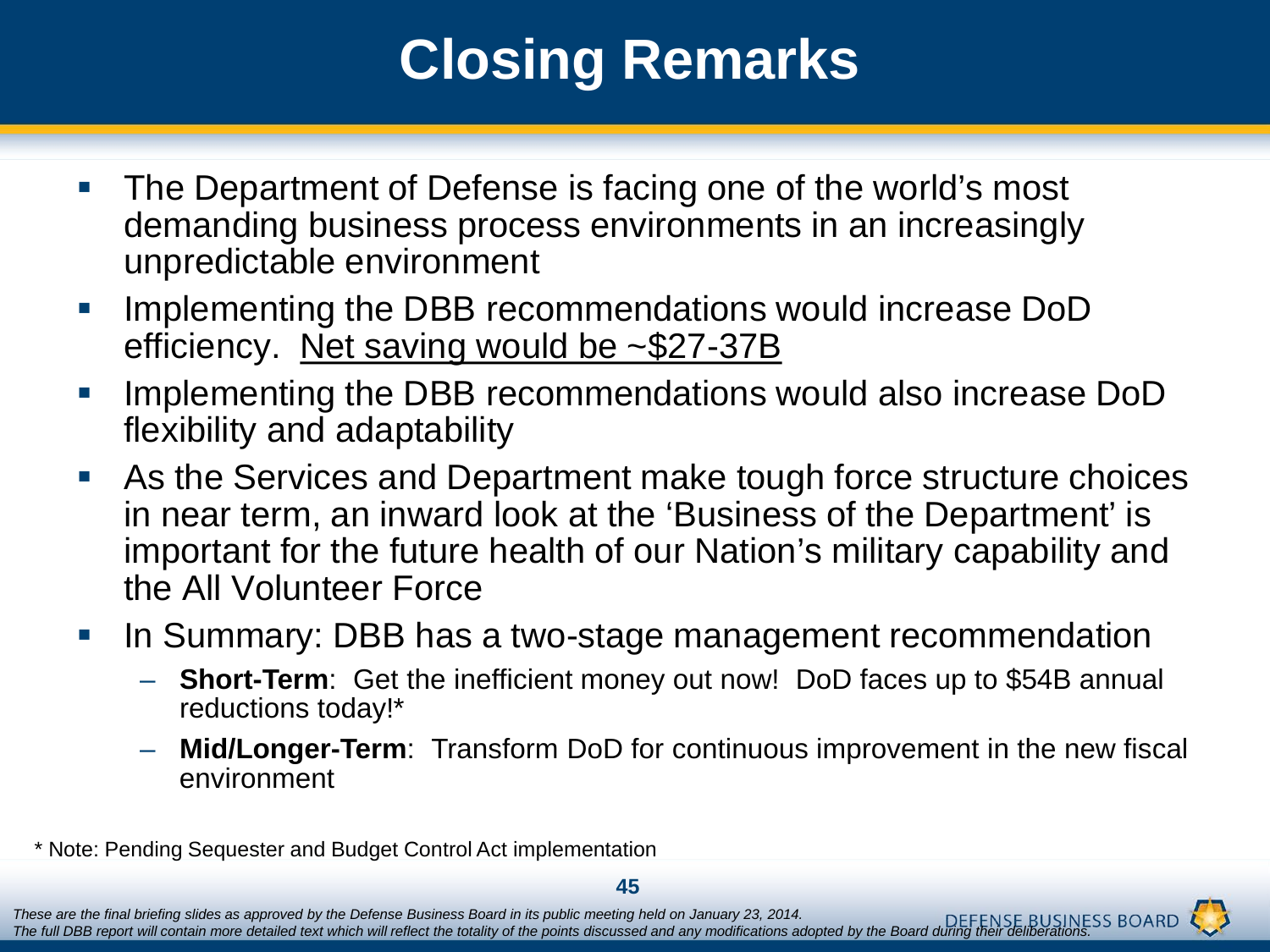#### **DEFENSE BUSINESS BOARD**



#### **Questions?**

# DEFENSE BUSINESS BOARD *Business Excellence In Defense of the Nation*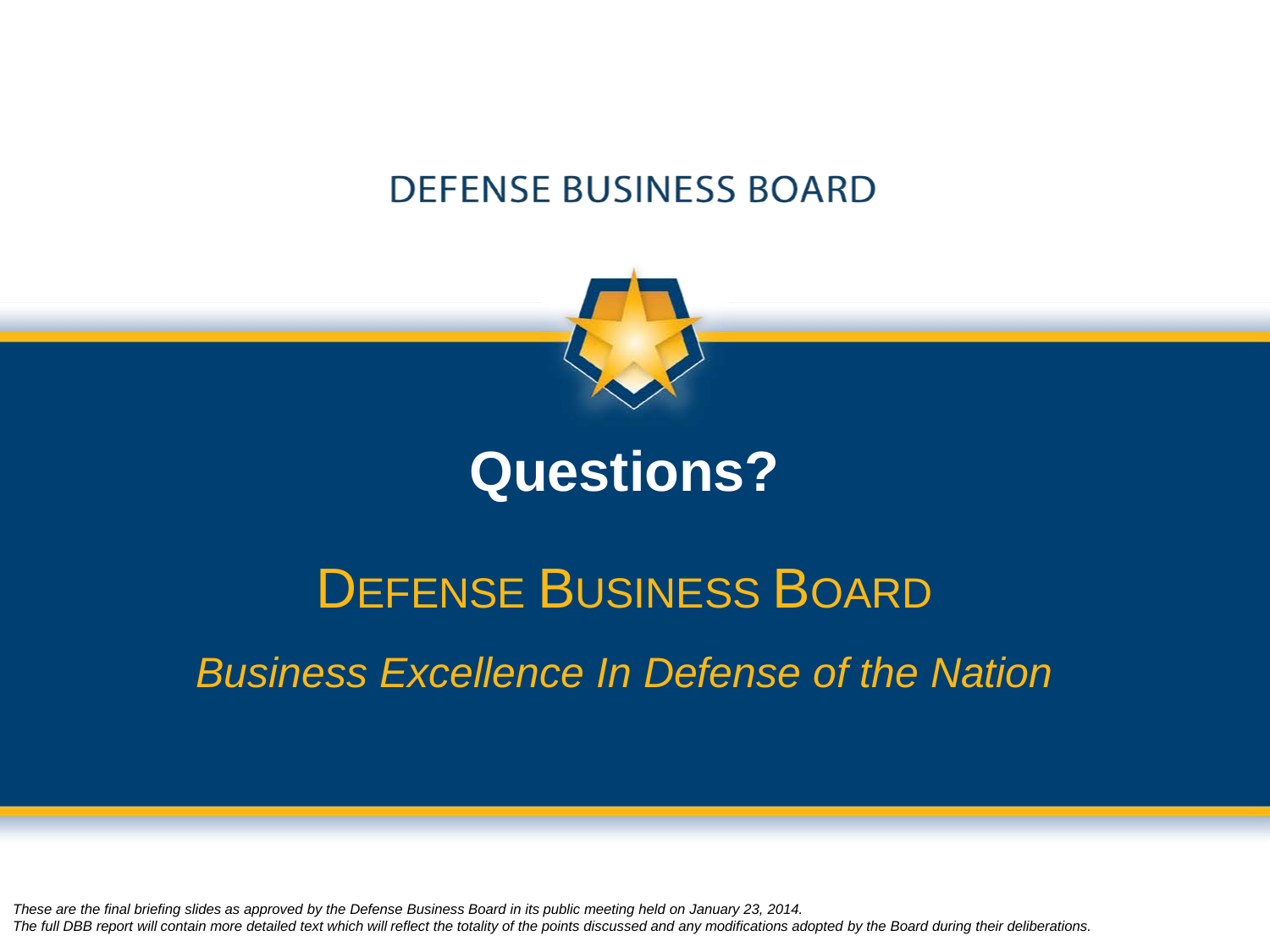# **Appendix: Footnotes & References**

- 1) "Who Says Elephants Can't Dance," Louis V. Gerstner, Oct. 2009
- 2) "Defense Logistics Army Should Track Financial Benefits Realized from its Logistics Modernization Program," GAO-14-51, Nov. 2013: pp 15
- 3) "DOD Financial Management: Reported Status of Department of Defense's Enterprise Resource Planning Systems" GAO-12-565R, Mar. 30, 2012: pp 6,10,13
- 4) "Concept of Operations for the DoD Financial Statement Audit Requirement," RFI-Audit\_Services, Defense Finance and Accounting Agency, Sep. 12, 2013
- 5) "Global Logistics Management," DBB Report, FY11-07
- 6) "DoD Comprehensive Inventory Management Improvement Plan: Monthly In-Progress Review," Oct. 25, 2013: pp 12, 13, 67
- 7) Meeting with Assistant Secretary of Defense Logistics and Materiel Readiness, Supply Chain Integration, Jan. 2014
- 8) Aon Hewitt, Total Rewards Optimization data, 2013



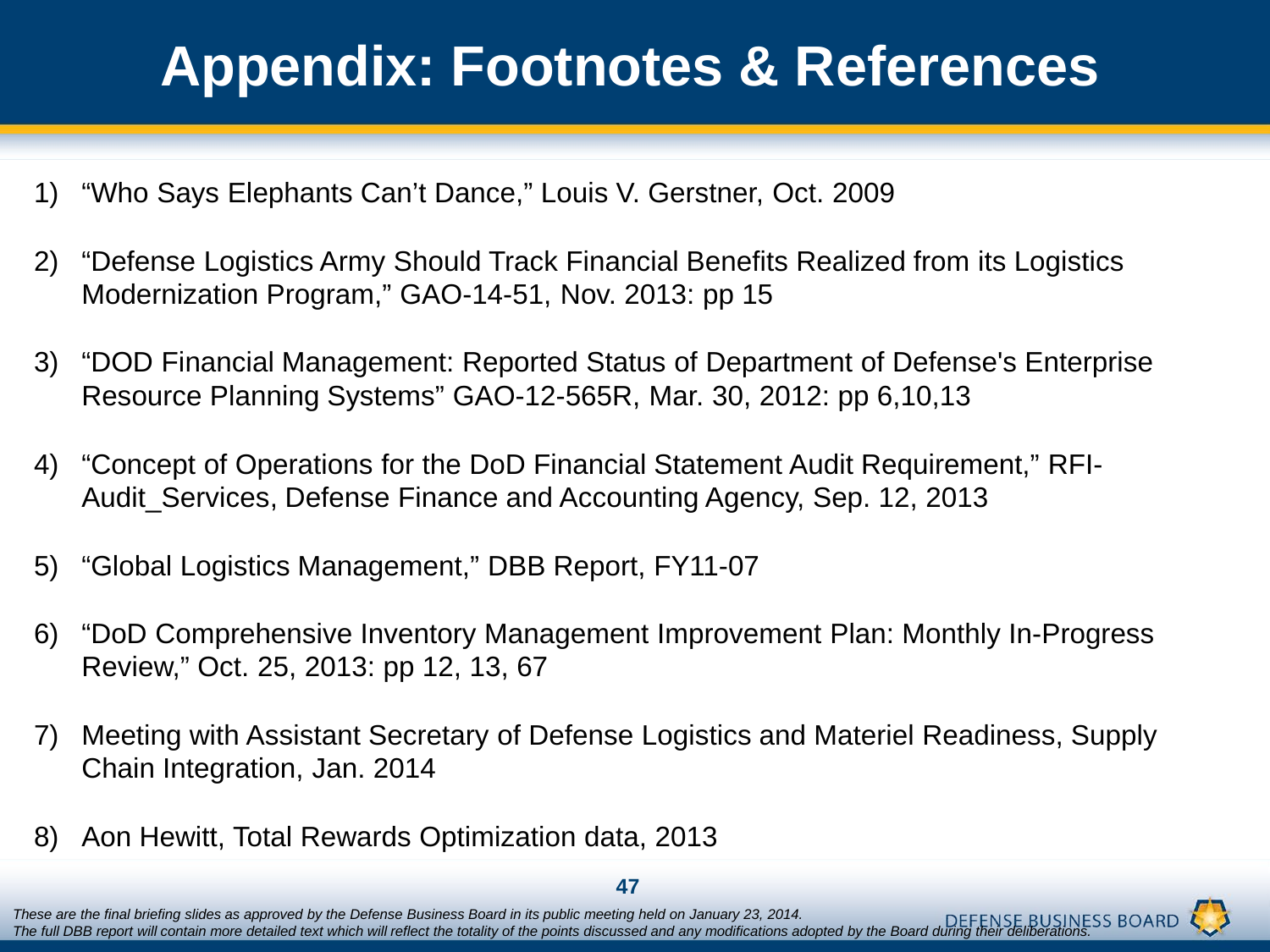# **Appendix: Footnotes & References**

- 9) "Retirement Plans Offered by 2013 *Fortune* 100," Towers Watson, November 14, 2013, Brendan McFarland
- 10) "The Seven Deadly Sins of Defense Spending," Center for a New American Security, David Barno, Nora Bensahel, Jacob Stokes, Joel Smith and Katherine Kidder, Jun. 2013
- 11) "Costs of the Military Pay and Benefits in the Defense Budget," Congressional Budget Office, Nov. 2012
- 12) "Report of the Eleventh Quadrennial Review of Military Compensation," Office of the Under Secretary of Defense for Personnel and Readiness, Jun. 2012
- 13) "Modernizing the Military Retirement System," DBB Report FY11-05
- 14) "Fiscal Year 2012 Military Retirement Fund Audited Financial Report," DoD Office of the Actuary, November 6, 2012
- 15) "Valuation of the Military Retirement System: September 30, 2011," DoD Office of the Actuary, February 2013
- **48** 16) "Rebalancing Military Compensation," Center for Strategic and Budgetary Assessments, Todd Harrison, 2012